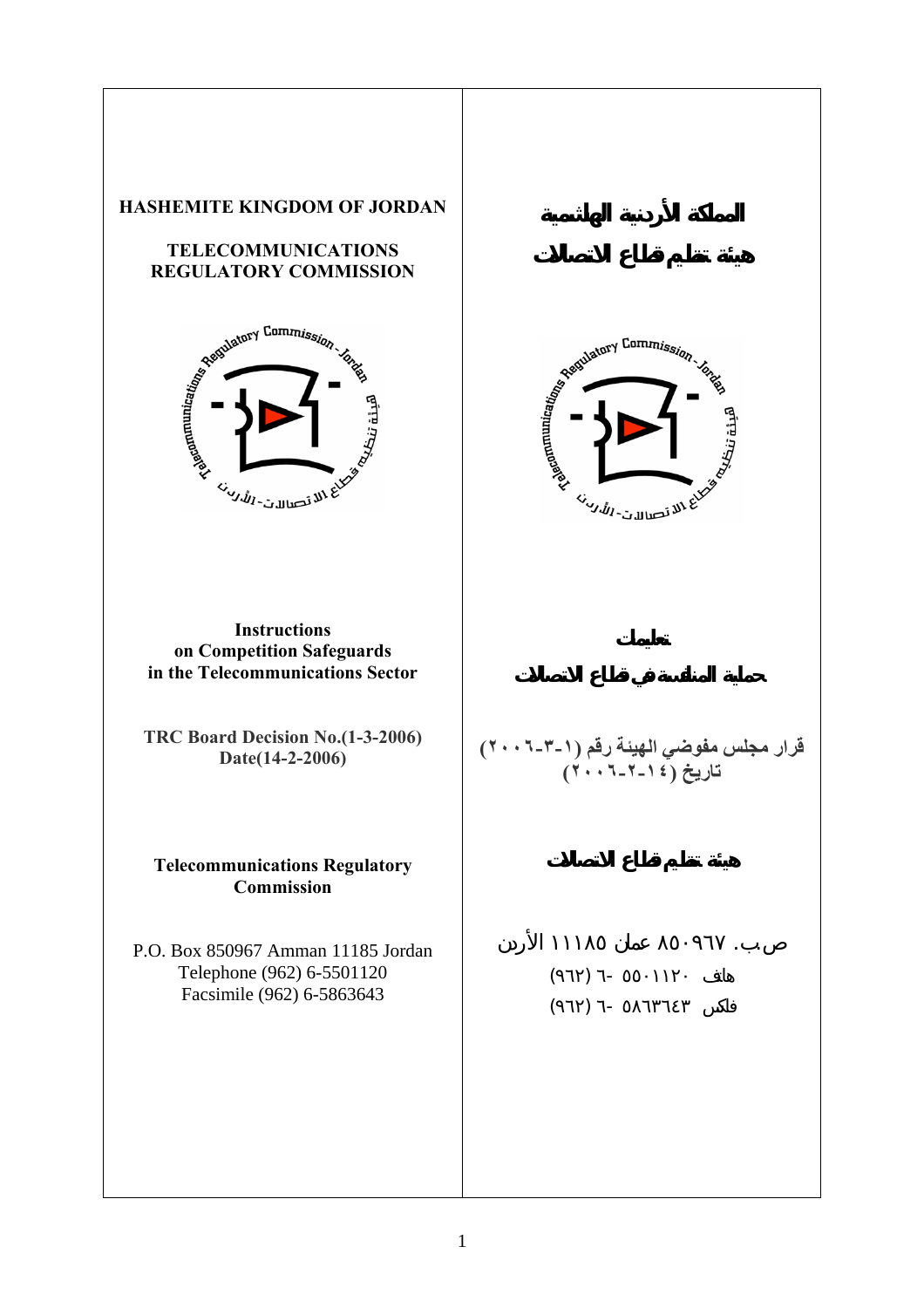#### **TELECOMMUNICATIONS REGULATORY COMMISSION**

#### **INSTRUCTIONS ON COMPETITION SAFEGUARDS IN THE TELECOMMUNICATIONS SECTOR**

**Issued Pursuant to ARTICLES 6(a), 6(b), 6(e) 12(A/2), and 12(A/6) of the Telecommunications Law No. (13) for the Year 1995 and its amendments.**

# **Article (1) Citation**

These Instructions shall be cited as the "Instructions on Competition Safeguards in the Telecommunications Sector," and shall come into effect as of the date of their approval by the Board of Commissioners.

# **Article (2) Definitions**

The following words and phrases shall have the meanings assigned thereto hereunder, unless the context indicates otherwise. Any words and phrases not defined hereunder shall have the meanings ascribed thereto in the Telecommunications Law and the Regulations issued pursuant thereto:

**"Competition Law"** means the Competition Law (No. 33 of 2004), and its amendments.

**"Control"** means the ownership of more than 50% of the voting interests in a Person and/or the ability to control in fact the business of a Person, whether by ownership, agreement, or otherwise.

**"HMT"** means the Hypothetical Monopolist Test, an economic analytic technique for defining product markets that, beginning with the narrowest possible definition of the market being analyzed, determines if a hypothetical

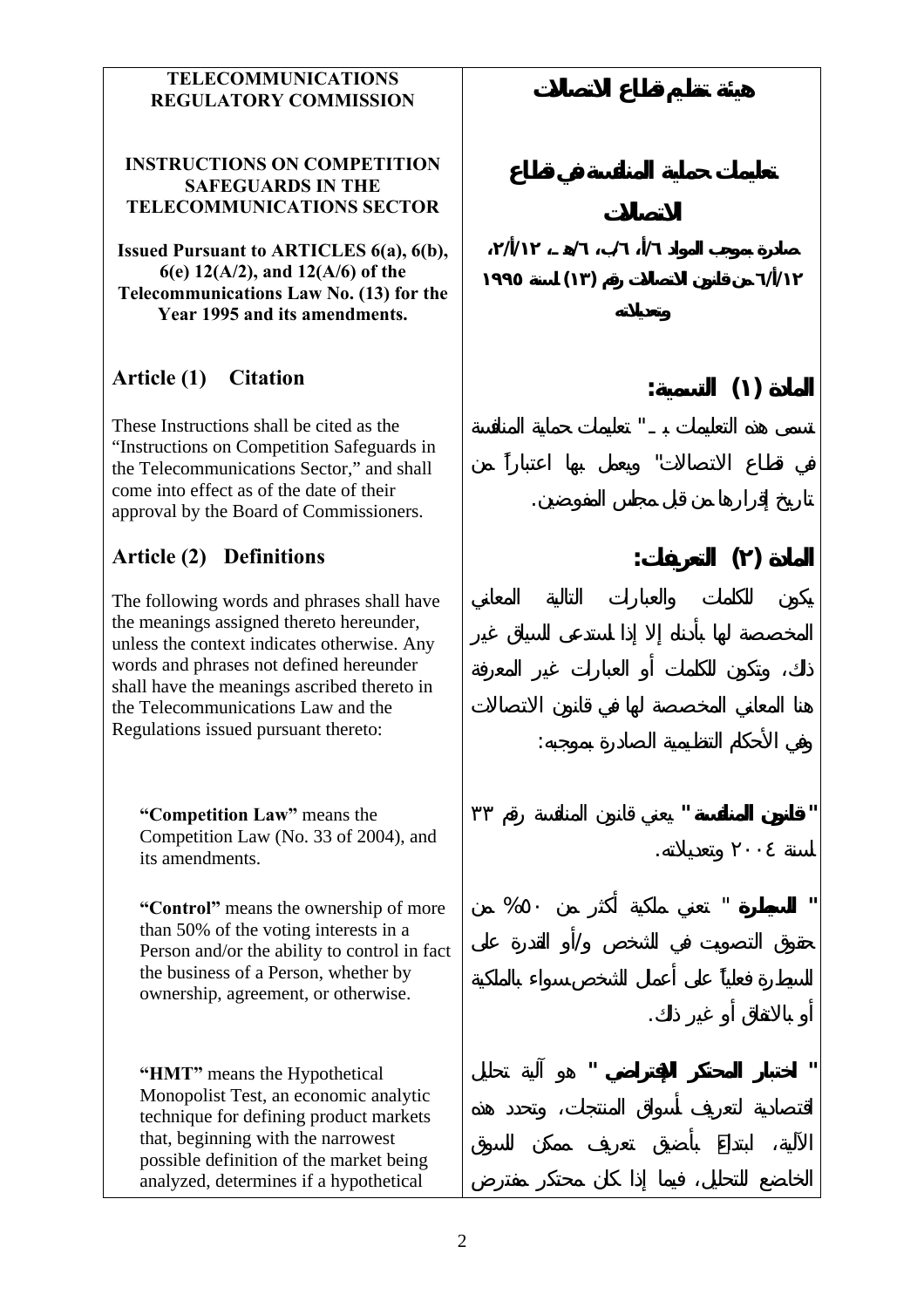monopolist could implement a SSNIP without losing net revenue due to customer substitution of alternative products or services. The HMT adds products or services to, or deletes products or services from, the market being analyzed until the SSNIP becomes profitable for the hypothetical monopolist and there are accordingly no remaining close substitutes.

قادر على تنفيذ " زيادة طفيفة لكن مؤثرة وغير

عابرة في الأسعار" دون خسارة إيرادات صافية

المختلفة. ويتم في " اختبار المحتكر الافتراضي"

" الزيادة الصغيرة المؤثرة وغير العابرة في

الأسعار" ذات ربحية للمحتكر الا تراضي ولا

**" الرخصة "** تعني الإذن الممنوح من الهيئة أو

 $\big)$ 

الصادرة بموجبه.

حكومة أو هة حكومية.

 $\left($ 

**" المرخص له "** يعني شركة أردنية مؤسسة

**" الشخص "** يعني أي فرد أو شركة أو مؤسسة أو

**" سوق المنتج** " يعني الخدمات أو المنتجات التي

يعتبرها المستهلك قابلة للتبادل أو للإحلال.

بموجب قانون الشركات حائزة على رخصة.

كون هناك بالتالي بدائل قريبة متبقية.

**"License"** means the authorization granted by the TRC, or the contract or license agreement signed between the TRC and a Person (including all appendices and schedules attached thereto), to allow a Person to establish, operate, and manage a Public Telecommunications Network, or provide Public Telecommunications Services, or use Radio Frequencies pursuant to the provisions of the Telecommunications Law and the by-laws and instructions issued pursuant thereto.

**"Licensee"** means a Jordanian company established under the Companies Law that holds a License.

**"Person"** means any individual, company, corporation, association, partnership, joint venture, consortium, government, or governmental entity.

**"Product market"** means services or products that consumers consider to be interchangeable or substitutable.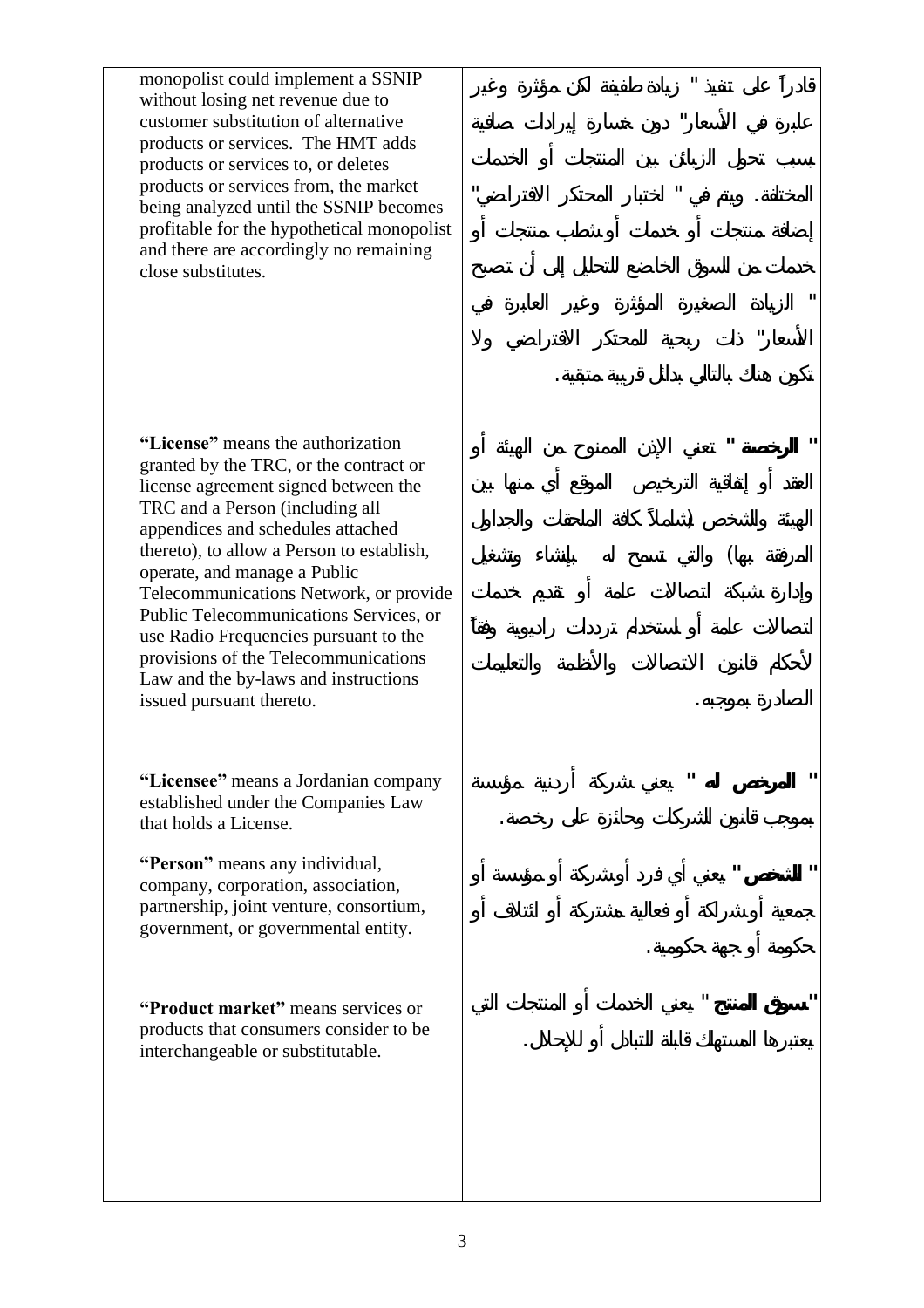**"SSNIP"** means a "small but significant and non-transitory increase in price," such as a 5% to 10% increase above competitive prices in one year.

**"TRC"** means the Telecommunications Regulatory Commission.

**"Telecommunications Law"** means the Telecommunications Law (No. 13 of 1995), and its amendments.

# **Article (3) Applicability**

These Instructions shall be strictly adhered to by all Licensees, unless otherwise provided for herein.

# **Article (4) General Principles**

The actions taken by the TRC pursuant to these instructions shall take the following into consideration:

- 1. Implemented in an objective and impartial manner.
- 2. Conducted in accordance with best standards of transparency taking into consideration the need to protect the national interest.
- 3. Reasoned and supported by legal references.

# **Article (5) Scope of Instructions**

These Instructions shall be adopted and applied by the TRC and Licensees for analysis of competition in the telecommunications sector, to be used in all applicable proceedings, including, but not limited to, the designation of dominant licensees for the imposition of obligations under the Telecommunications Law, cases brought by the TRC alleging anticompetitive behavior by Licensees, dispute resolution, such as when a third party submits a complaint to the TRC alleging anticompetitive behavior by a Licensee, and

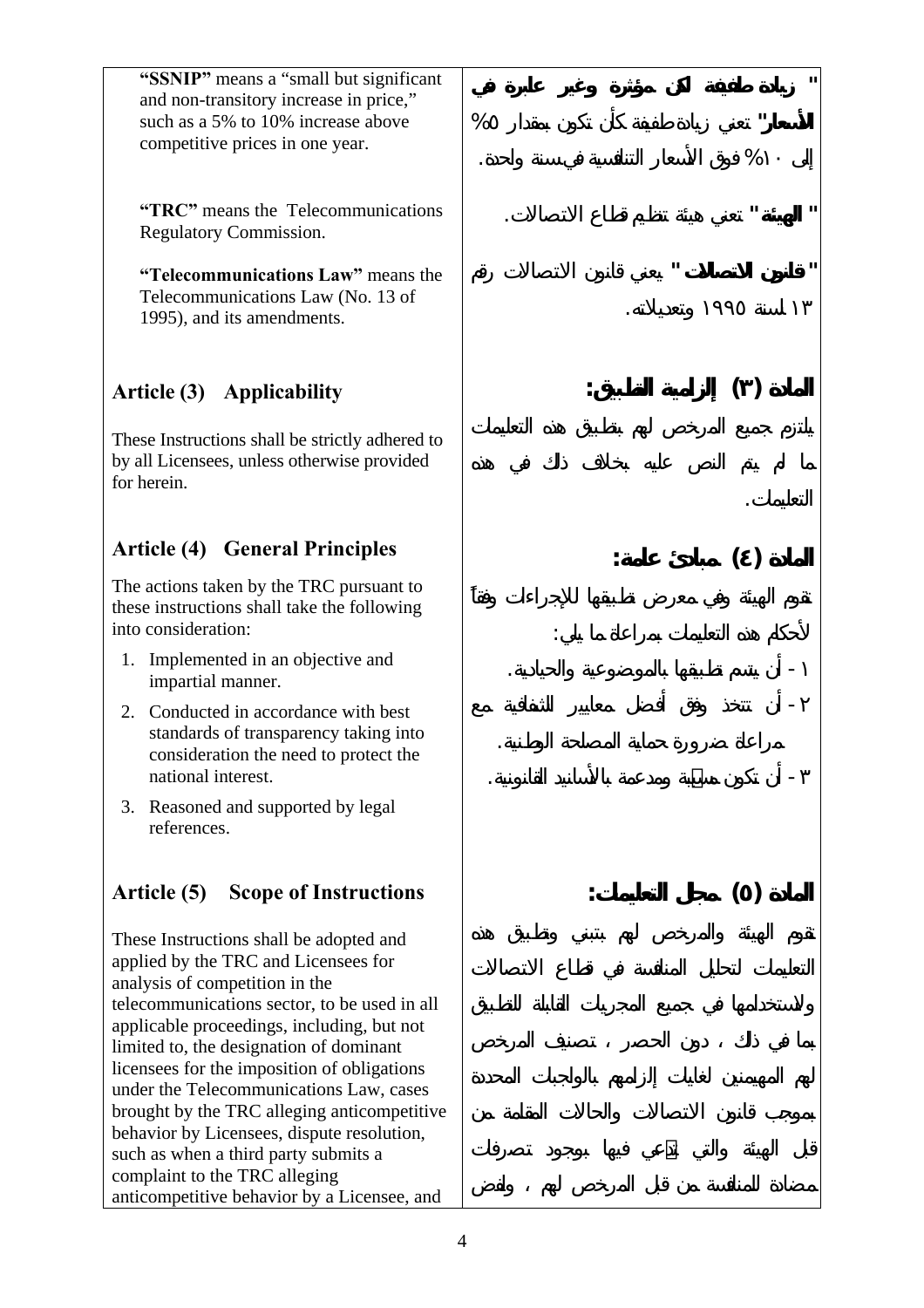| the review of acquisition or transfer of<br>interests in Licenses for anti-competitive<br>effects. |                                                                                                                                                                                                                           |   |  |
|----------------------------------------------------------------------------------------------------|---------------------------------------------------------------------------------------------------------------------------------------------------------------------------------------------------------------------------|---|--|
| <b>Competition Analysis –</b><br>Article (6)<br><b>Market Definitions</b>                          |                                                                                                                                                                                                                           |   |  |
| a)                                                                                                 | The TRC shall define product markets<br>on a case-by-case basis, using the<br>following four product markets as a<br>starting point:                                                                                      |   |  |
|                                                                                                    | (1) Fixed public telecommunications<br>network and services;                                                                                                                                                              |   |  |
|                                                                                                    | (2) Mobile public telecommunications<br>network and services;                                                                                                                                                             |   |  |
|                                                                                                    | (3) Leased lines; and                                                                                                                                                                                                     |   |  |
|                                                                                                    | (4) Interconnection.                                                                                                                                                                                                      |   |  |
| b)                                                                                                 | In defining a product market, the TRC<br>shall consider specific information about<br>the services and products available in<br>Jordan that may be included in that<br>market, especially information about:              |   |  |
|                                                                                                    | (1) The extent to which consumers of<br>those services and products<br>demonstrate a willingness to substitute<br>one service or product for another<br>because of, for example, their<br>characteristics and prices; and |   |  |
|                                                                                                    | (2) The development of these<br>products and services in Jordan.                                                                                                                                                          |   |  |
| $\mathbf{c})$                                                                                      | The TRC may also consider, when<br>feasible, the results of economic analytic<br>techniques such as the HMT. When                                                                                                         | п |  |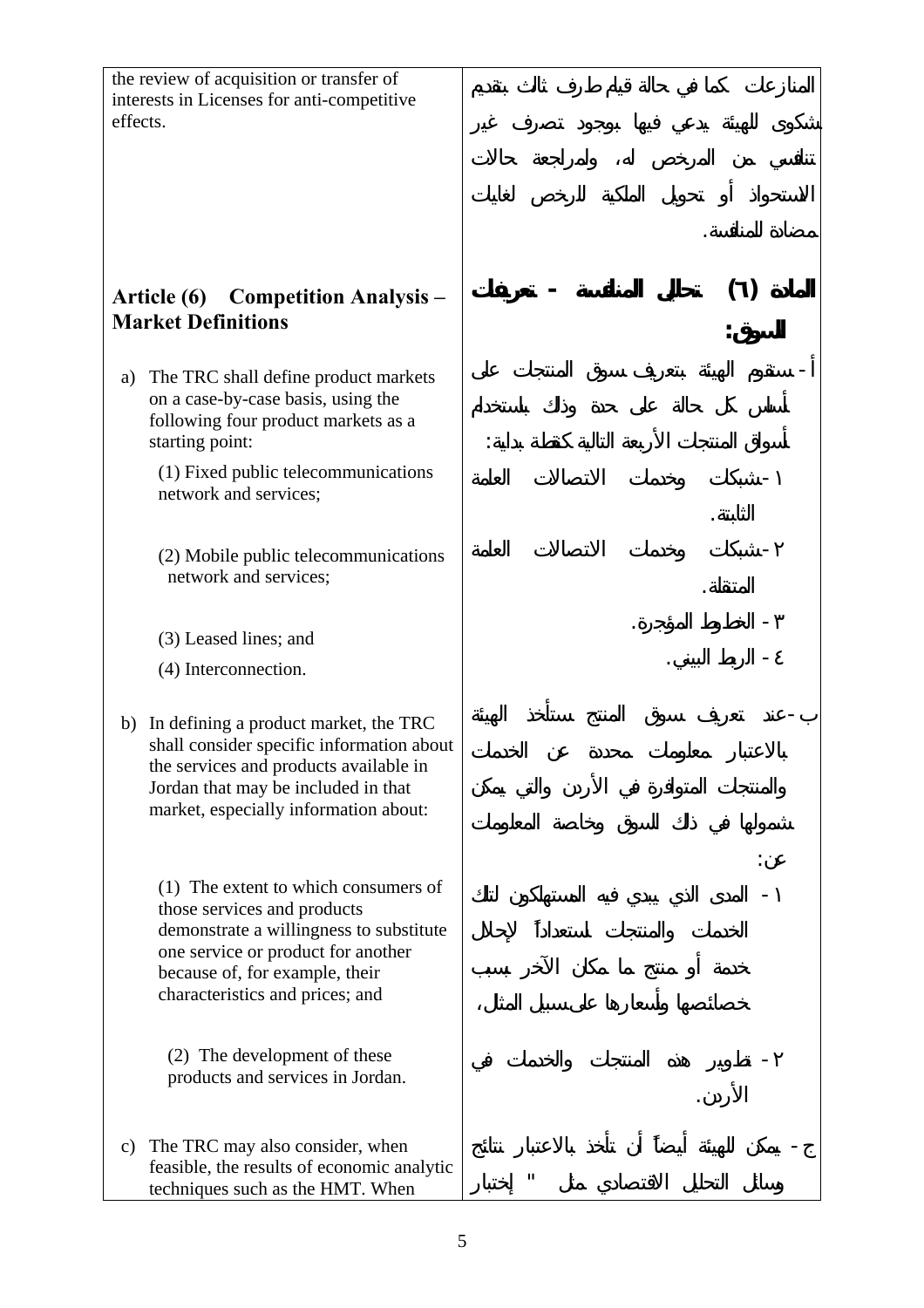considering the results of an HMT or other economic analytic techniques, the TRC shall analyze closely the evidence placed in the record by the parties to the particular proceeding.

d) The relevant geographic market for all telecommunications services shall be deemed to be Jordan, unless the TRC makes an express determination otherwise in a particular circumstance supported by evidence in the record, such as finding that an activity performed outside Jordan affects the telecommunications market in Jordan.

#### **Article (7) Competition Analysis – Market Share**

After defining the relevant market pursuant to Article (6) of these Instructions, the TRC shall determine the measurement of the relevant Licensee's market share by examining, as an initial matter, that Licensee's share of revenue in the defined market. The TRC may also consider other appropriate measures of market share supported by evidence placed in the record by the parties to a particular proceeding.

## **Article (8) Competition Analysis – Designation of Dominant Licensees**

- a) A Licensee shall be deemed dominant in a relevant market when it has such a sufficient impact on the market that it can control and affect the activity of the relevant market.
- b) To determine whether a Licensee has a sufficient impact on a relevant market to

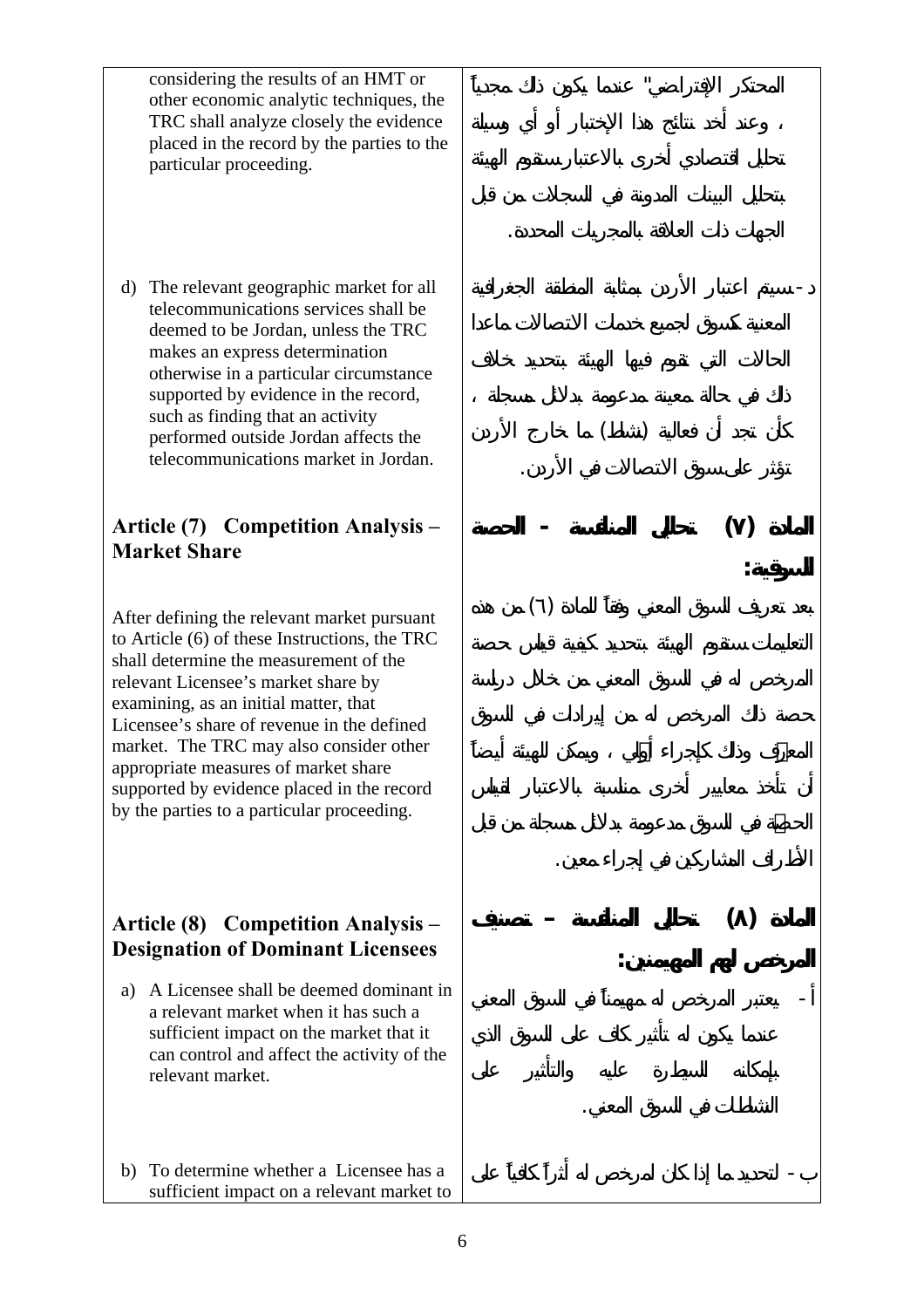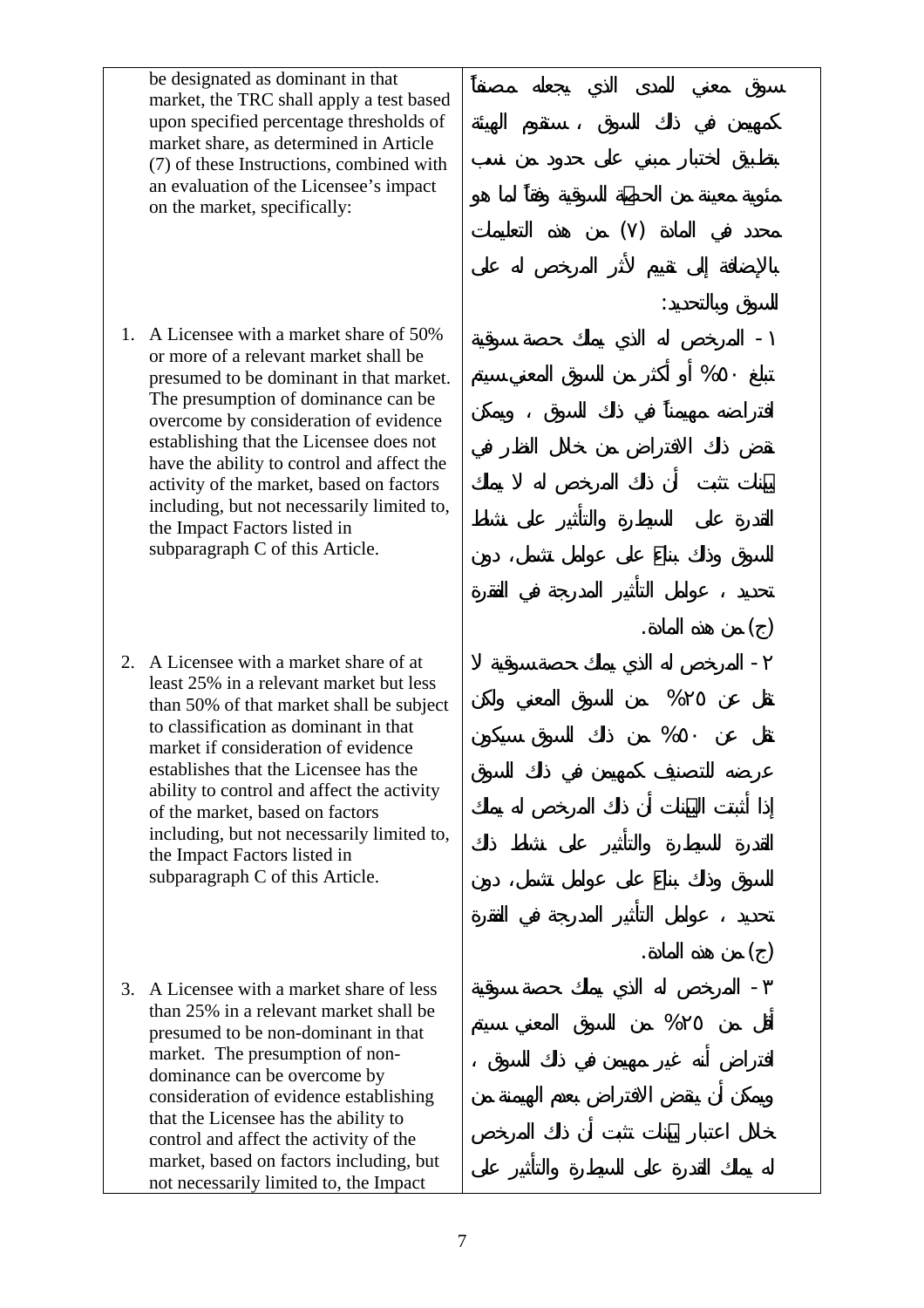Factors listed in subparagraph C of this Article.

 $( )$ 

المعني المعاني التالي :

المنافسين الآخرين في سوق.

للمشاركة في السوق المعني.

النهائي .

النهائي .

- لغايات هذه المادة تكون للعبارة "عوامل

التأثير" بال سبة لمرخص له في السوق

- حجمه بالإيرادات وعدد

- سيطرته على المرافق الأساسية، معنى

- مؤثرات الشبكة بما في ذلك آثار لتوفر

- سلوكه في السوق إزاء فسين

- الميزات التكنولوجية السلبية أو الايجابية

- القدرة المعاكسة إن وجدت للمنافسين

- القدرة على الوصول إلى المصادر المالية

- تحزيم المنتجات أو الخدمات وأثر لك

التحزيم على المنافسة في السوق.

- اقتصاديات المدى /أو المجال بما في

-١٠ التكام الرأسي بما في ذلك ال لاقة مع

ذلك العلاقة مع المرخص لهم التابعين.

لمنافسين على ذلك الوصول.

إزاء المنافسين في السوق.

الجغرافي لخدماته في سوق المعني.

c) For purposes of this Article, the term "Impact Factors" shall mean, with respect to a Licensee in a relevant market:

> (1) Its size, measured by revenue, number of subscribers, and network capacity as compared to the size of other competitors in the market,

(2) Its control of essential facilities, meaning facilities that competitors rely upon for participating in the relevant market,

(3) Network effects, including the geographic availability of its services in the relevant market,

(4) Its conduct in the market with respect to competitors and customers, including end users,

(5) Its technological advantages or disadvantages with respect to competitors in the marketplace,

(6) Countervailing power, if any, of competitors and customers, including end users,

(7) Access to capital markets / financial resources compared to such access by competitors,

(8) Bundling of products or services and the effect of such bundling on competition in the market,

(9) Economies of scale and/or scope, including relationships with affiliated Licensees,

(10) Vertical integration, including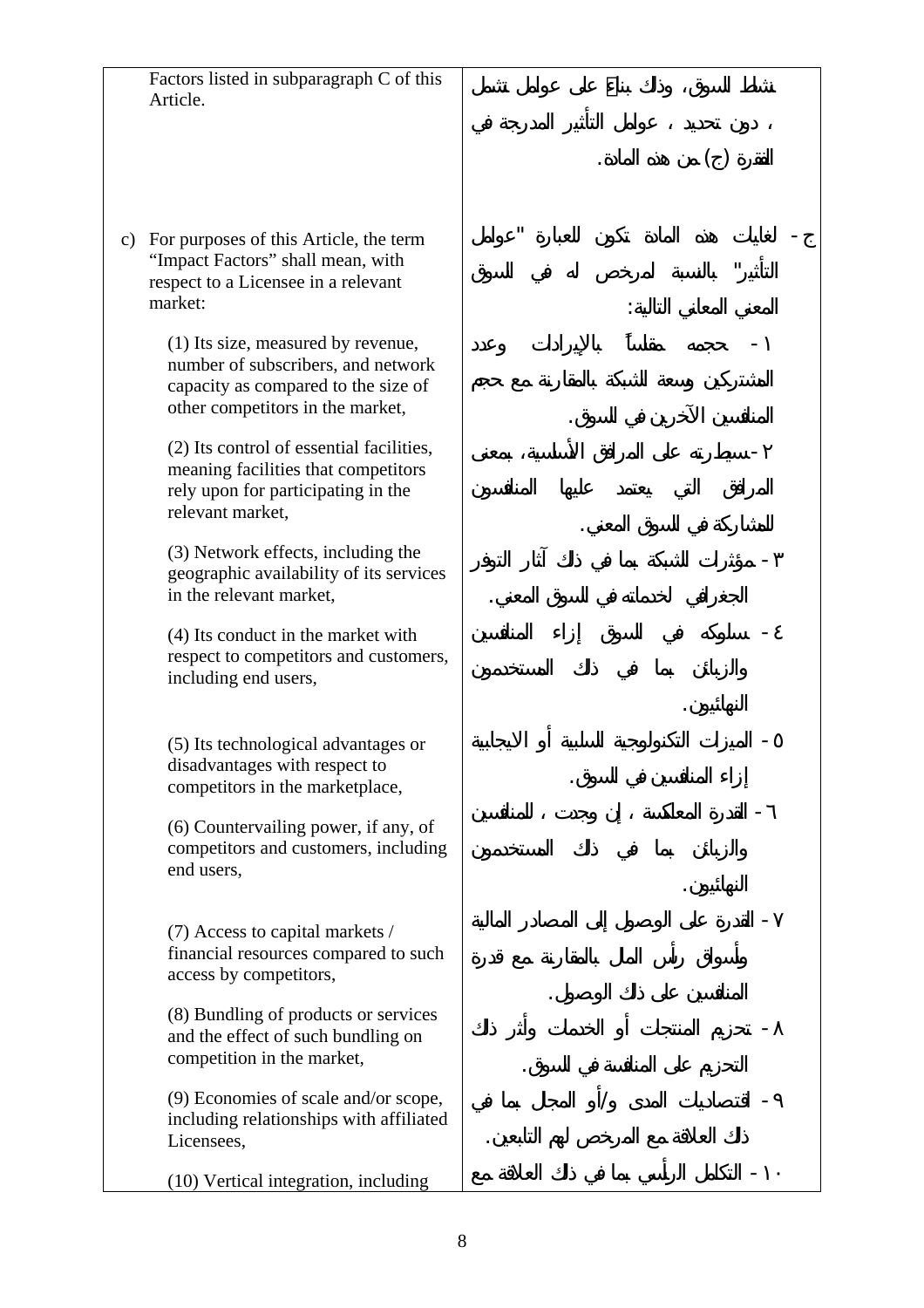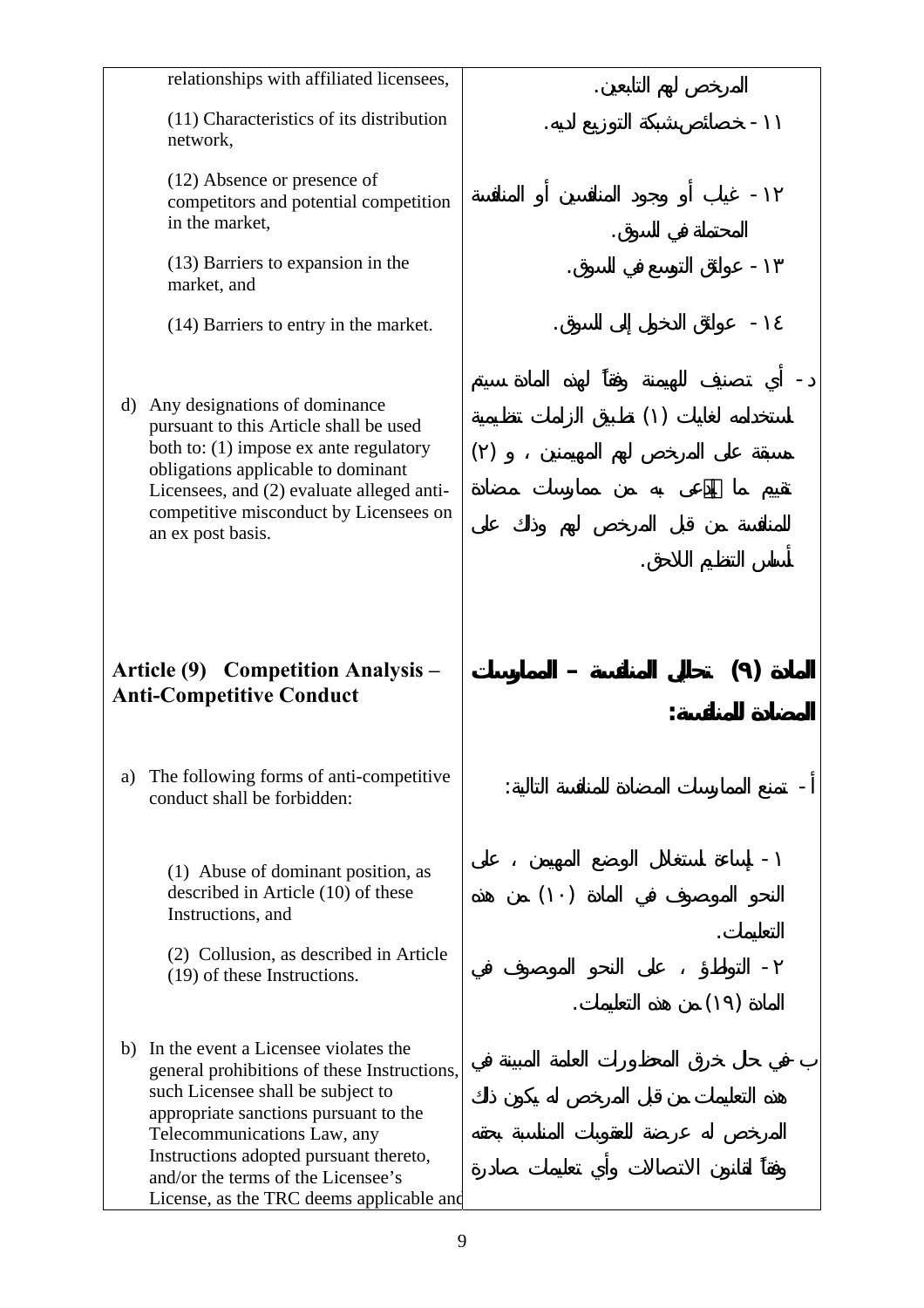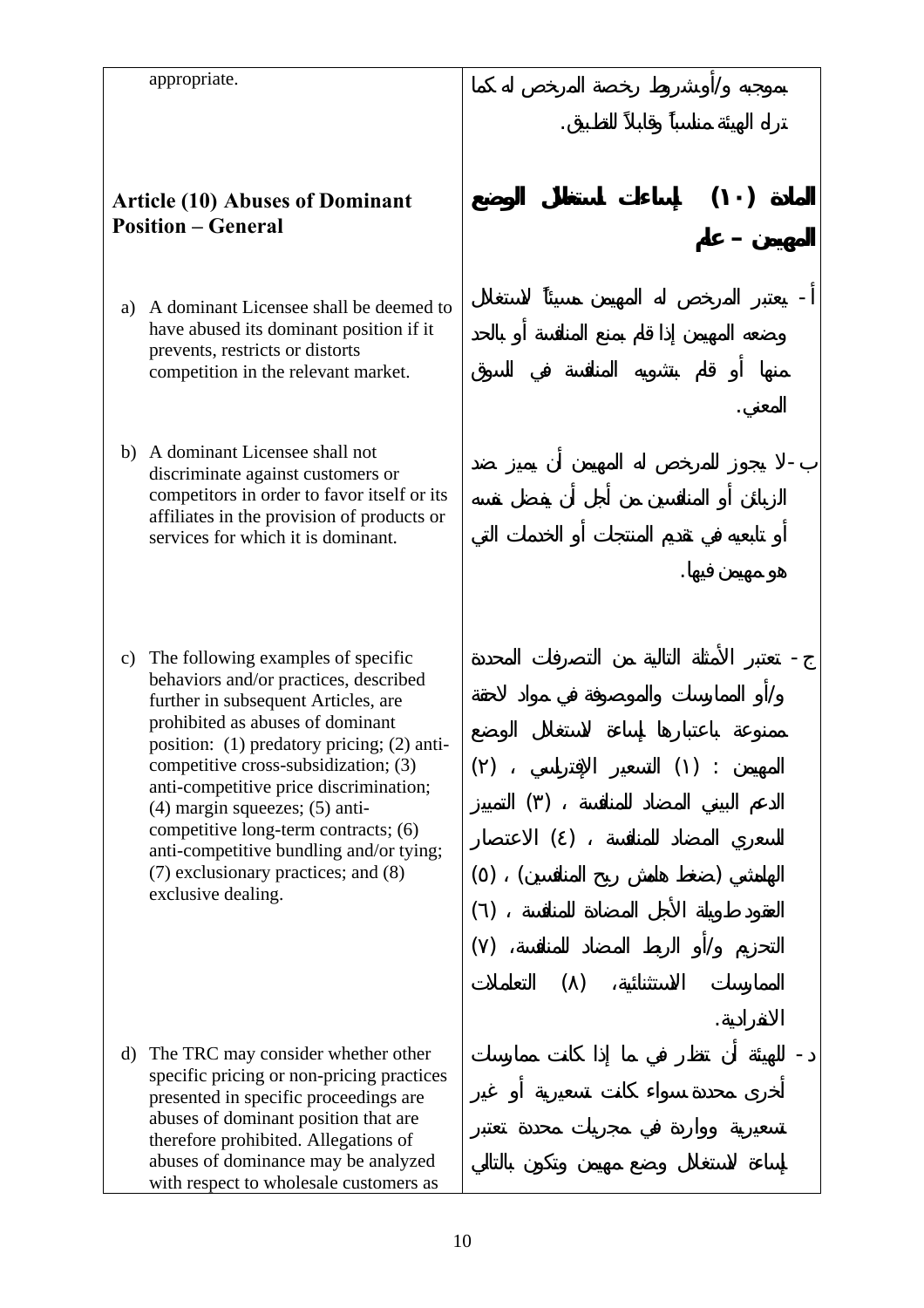محظور . ويجوز ليل الادعاءات بإساءة

بزبائن الجملة زبائن التجزئة.

**المهيمن – التسعير الافتراسي:** 

**المادة (١١) إساءات استغلال الوضع**

 $\mathbb{R}^n \rightarrow \mathbb{R}^n$  and  $\mathbb{R}^n$  and  $\mathbb{R}^n$  and  $\mathbb{R}^n$  and  $\mathbb{R}^n$  and  $\mathbb{R}^n$ 

من خلال أسعار أعلى في وقت لاحق.

- تقوم الهيئة بتحديد القياس المناسب لمثل هذه

أي مجريات محددة . وللهيئة أن طلب من

المعلومات لتعليمات الهيئة . ويمك أن

لاستغلال وضعه المهيمن.

#### **Article (11) Abuses of Dominant Position – Predatory Pricing**

a) "Predatory pricing" is the practice that occurs when a dominant Licensee prices a product or service below an appropriate measure of its cost, with the purpose or effect of eliminating competitors in the short run or reducing competition in the long run, and with the expectation of recouping such losses through subsequent higher prices.

b) The appropriate measure of such cost shall be determined by the TRC on a case-by-case basis based upon empirical evidence submitted in the record of any particular proceeding. The TRC may require a Licensee that is the subject of a predatory pricing allegation to submit internal cost information to the TRC, with the confidentiality of the information protected in accordance with the terms of TRC Instructions. Any failure by the Licensee to submit such cost information may result in a presumption of abuse of dominance against the Licensee.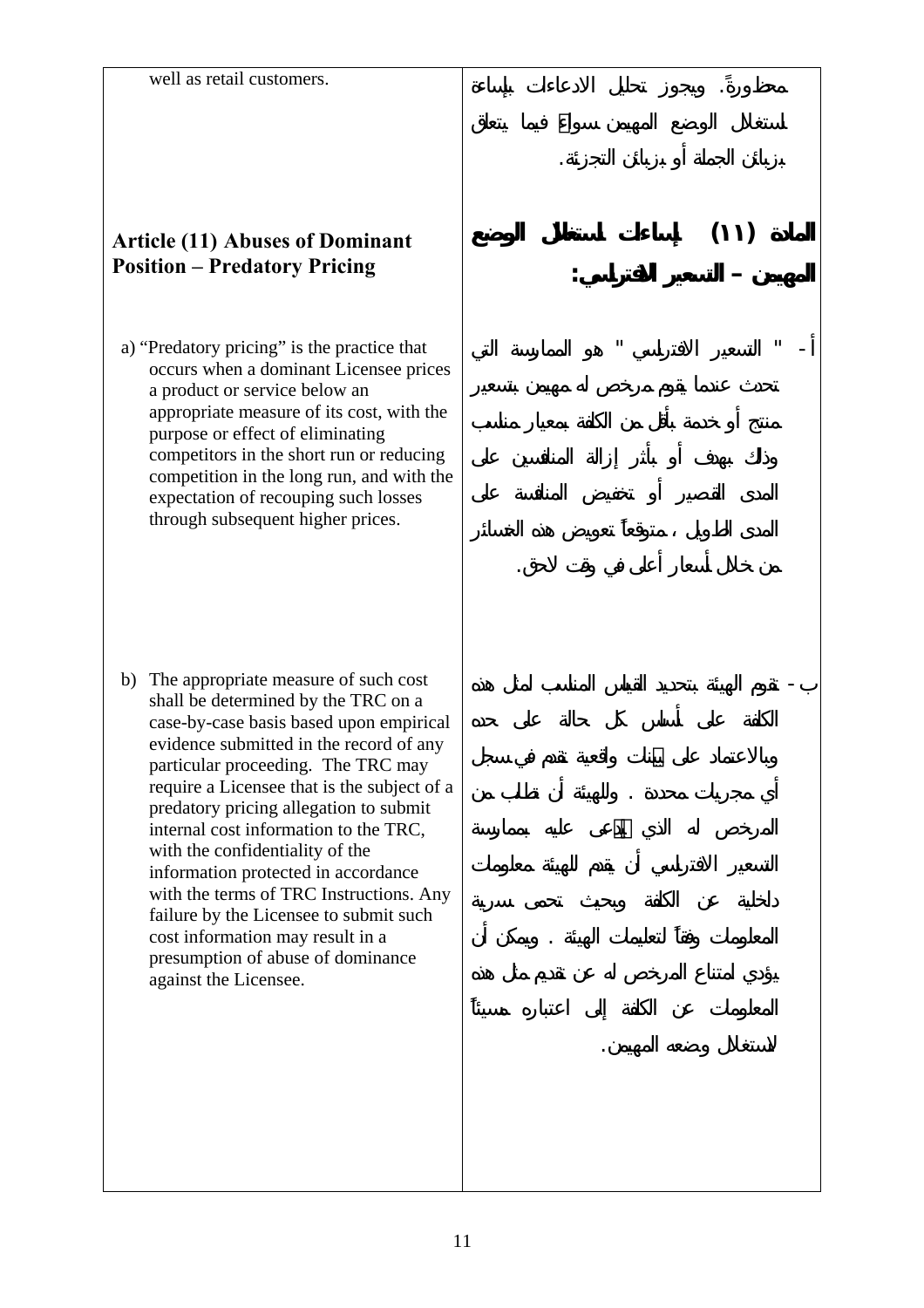#### **Article (12) Abuses of Dominant Position – Anti-Competitive Cross-Subsidization**

- a) "Anti-competitive cross-subsidization" is the practice that occurs when a dominant Licensee subsidizes belowcost pricing for a competitive or potentially competitive service from other services or operations. Crosssubsidization shall be considered anticompetitive if competitors (1) lack sufficient resources to be able to match the subsidy, and (2) are unlikely to maintain their current market presence, or re-enter the market, following a price increase.
- b) The appropriate measure of cost shall be determined by the TRC on a case-bycase basis based upon empirical evidence submitted in the record of any particular proceeding. The TRC may require a Licensee that is the subject of an anti-competitive cross-subsidization allegation to submit internal cost information to the TRC, with the confidentiality of the information protected in accordance with the terms of its License and the Rulemaking Instructions. Any failure by the Licensee to submit such requested cost information may result in a presumption of abuse of dominance against the Licensee.

**المادة (١٢) إساءات استغلال الوضع المهيمن – الدعم البيني المضاد للمنافسة:**   $-$  "  $-$  "  $-$  "  $-$  "  $-$  "  $-$  "  $-$  "  $-$  "  $-$  "  $-$  "  $-$  "  $-$  "  $-$  "  $-$  "  $-$  "  $-$  "  $-$  "  $-$  "  $-$  "  $-$  "  $-$  "  $-$  "  $-$  "  $-$  "  $-$  "  $-$  "  $-$  "  $-$  "  $-$  "  $-$  "  $-$  "  $-$  "  $-$  "  $-$  "  $-$  "  $-$  "  $-$  " على المنافسة من خدمات أو عمليات أخرى .  $()$  :  $\qquad \qquad ( \; )$ 

- تقوم الهيئة بتحديد القياس الم اسب للكلفة

محددة. ولل يئة أن طلب من المرخص له

لاستغلال وضعه المهيمن.

زيادة الأسعار.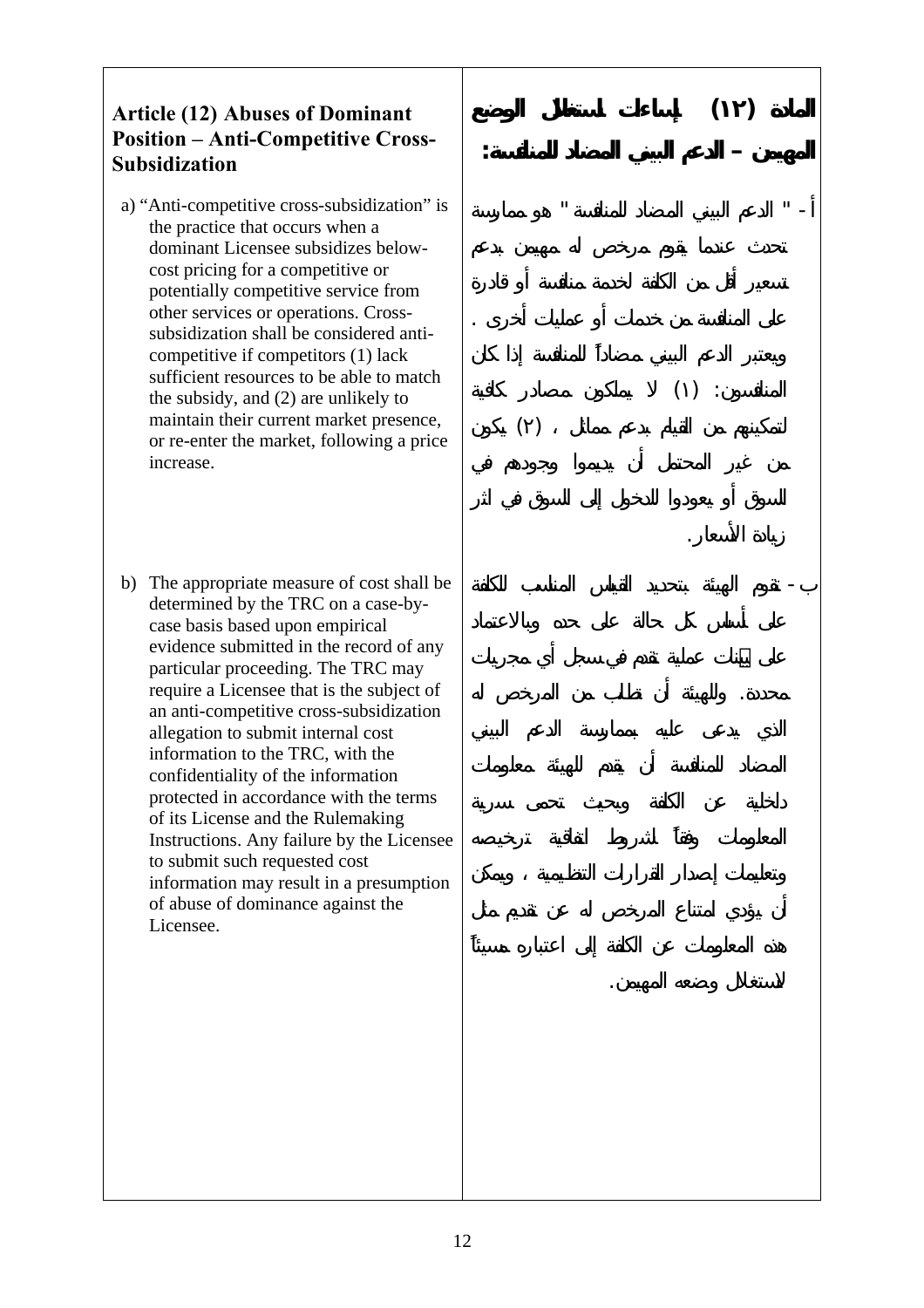## **Article (13) Abuses of Dominant Position – Anti-Competitive Price Discrimination**

- a) "Anti-competitive price discrimination" is the practice that occurs when a dominant Licensee charges different prices to similarly situated customers for the same product, in a manner that substantially reduces competition or otherwise injures wholesale or retail customers.
- b) In determining whether a particular instance of price discrimination is anticompetitive, the TRC shall apply the following two-step analysis: (1) whether the conditions exist for successful price discrimination, and, if so, (2) whether the discrimination is harmful to customers, whether wholesale or retail, or the market.
- 1. In analyzing the conditions for successful price discrimination, the TRC shall consider a variety of factors, including (a) the dominance of the alleged violator, (b) whether price differences reflect corresponding differences in quantity, quality or other characteristics, (c) whether the cost of service for different customers varies significantly, (d) whether the alleged violator has sufficient information to determine customer tolerance to pricing differences, and (e) whether the alleged violator is able to prevent arbitrage or resale.

**المادة (١٣) إساءات استغلال الوضع لمهيمن – التمييز لسعري المضاد للمنافسة:**   $-$  "  $-$  "  $-$  "  $-$  "  $-$  "  $-$  "  $-$  "  $-$  "  $-$  "  $-$  "  $-$  "  $-$  "  $-$  "  $-$  "  $-$  "  $-$  "  $-$  "  $-$  "  $-$  "  $-$  "  $-$  "  $-$  "  $-$  "  $-$  "  $-$  "  $-$  "  $-$  "  $-$  "  $-$  "  $-$  "  $-$  "  $-$  "  $-$  "  $-$  "  $-$  "  $-$  "  $-$  " الجملة أو التجزئة. - سياق تحديد ما إذا كانت حالة معينة من بتطبيق التحليل ال الي المكون من خطوتين:  $\begin{pmatrix} 1 & 1 & 1 \end{pmatrix}$ ( ) ما إذا كان التمييز بالزبائن زبائن الجملة أو التجزئة أو با سوق. - لت ليل الظروف المناسبة لنجاح  $\lambda$  ( )  $\begin{pmatrix} 0 & 1 & 0 & 0 \\ 0 & 0 & 0 & 0 \\ 0 & 0 & 0 & 0 \\ 0 & 0 & 0 & 0 \\ 0 & 0 & 0 & 0 \\ 0 & 0 & 0 & 0 \\ 0 & 0 & 0 & 0 \\ 0 & 0 & 0 & 0 \\ 0 & 0 & 0 & 0 \\ 0 & 0 & 0 & 0 \\ 0 & 0 & 0 & 0 & 0 \\ 0 & 0 & 0 & 0 & 0 \\ 0 & 0 & 0 & 0 & 0 \\ 0 & 0 & 0 & 0 & 0 & 0 \\ 0 & 0 & 0 & 0 & 0 & 0 \\ 0 & 0 & 0 & 0 &$ أو بأي خصائص أخرى ( ) ما إذا كانت  $\lambda$  $\begin{pmatrix} 1 & 1 & 1 \end{pmatrix}$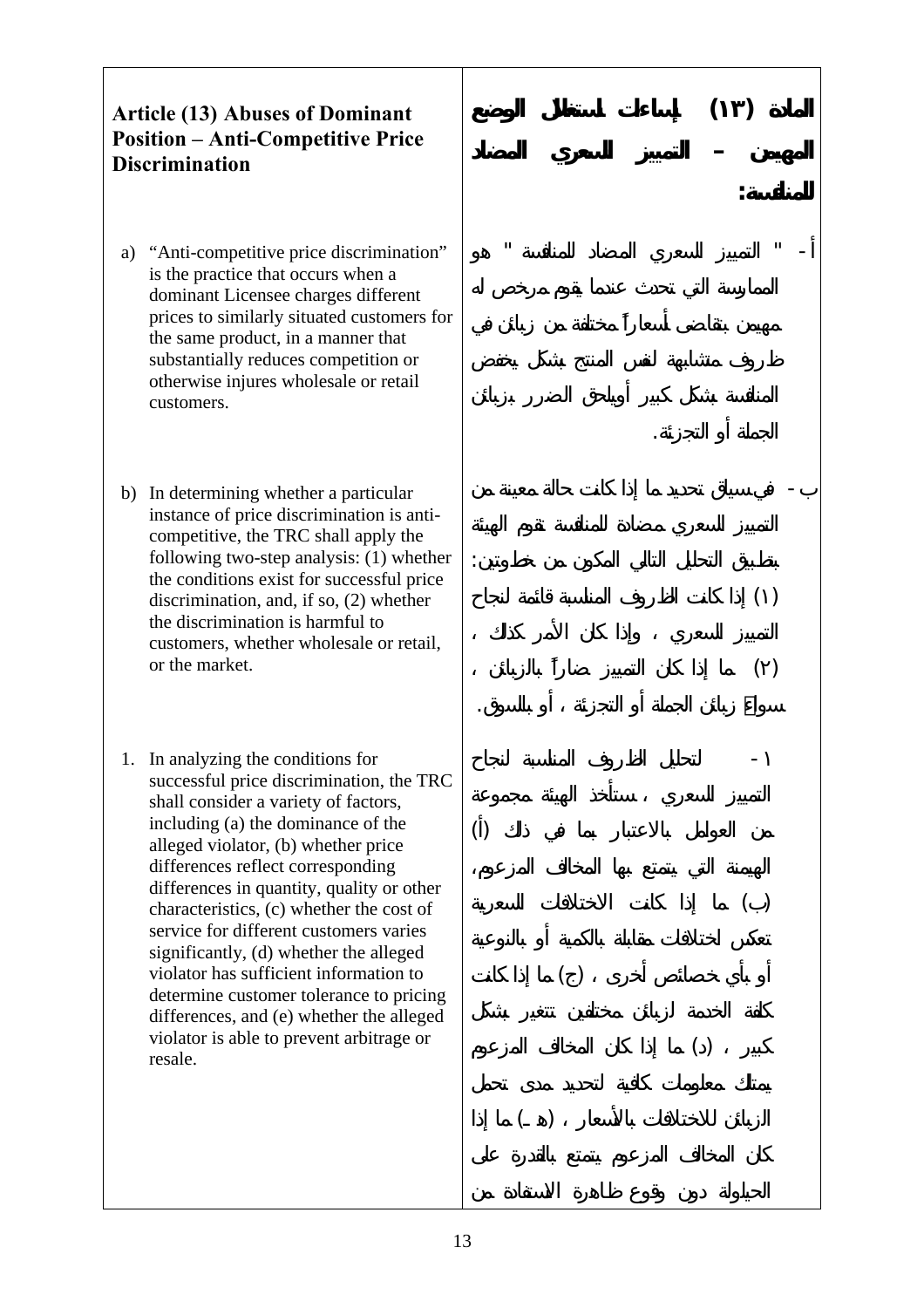2. In analyzing whether the discrimination is harmful to customers or the market, the TRC shall undertake such an analysis on a case-by-case basis based upon the extent and duration of the practice.

#### **Article (14) Abuses of Dominant Position – Margin Squeeze**

a) A "margin squeeze" or "vertical price squeeze" is the practice that occurs when a Licensee or its affiliate competes in a market, and the Licensee is also a dominant seller to its competitors of a critical input, and the Licensee inflates the charge for that input so as to raise the average cost base of its rivals and/or charge a retail price relative to the charge of that input so as to damage competition.

b) To determine whether a particular situation involves a margin squeeze or simply an inefficient Licensee, the TRC requires a demonstration that the alleged violator or its affiliate is (a) dominant in the relevant market for a product which is an input for a service in a market in which the alleged violator also competes; (b) charging unreasonably high prices for such inputs to customers who are also competitors; (c) charging unreasonably low prices in the competitive retail market; and (d) has been doing either or both of the

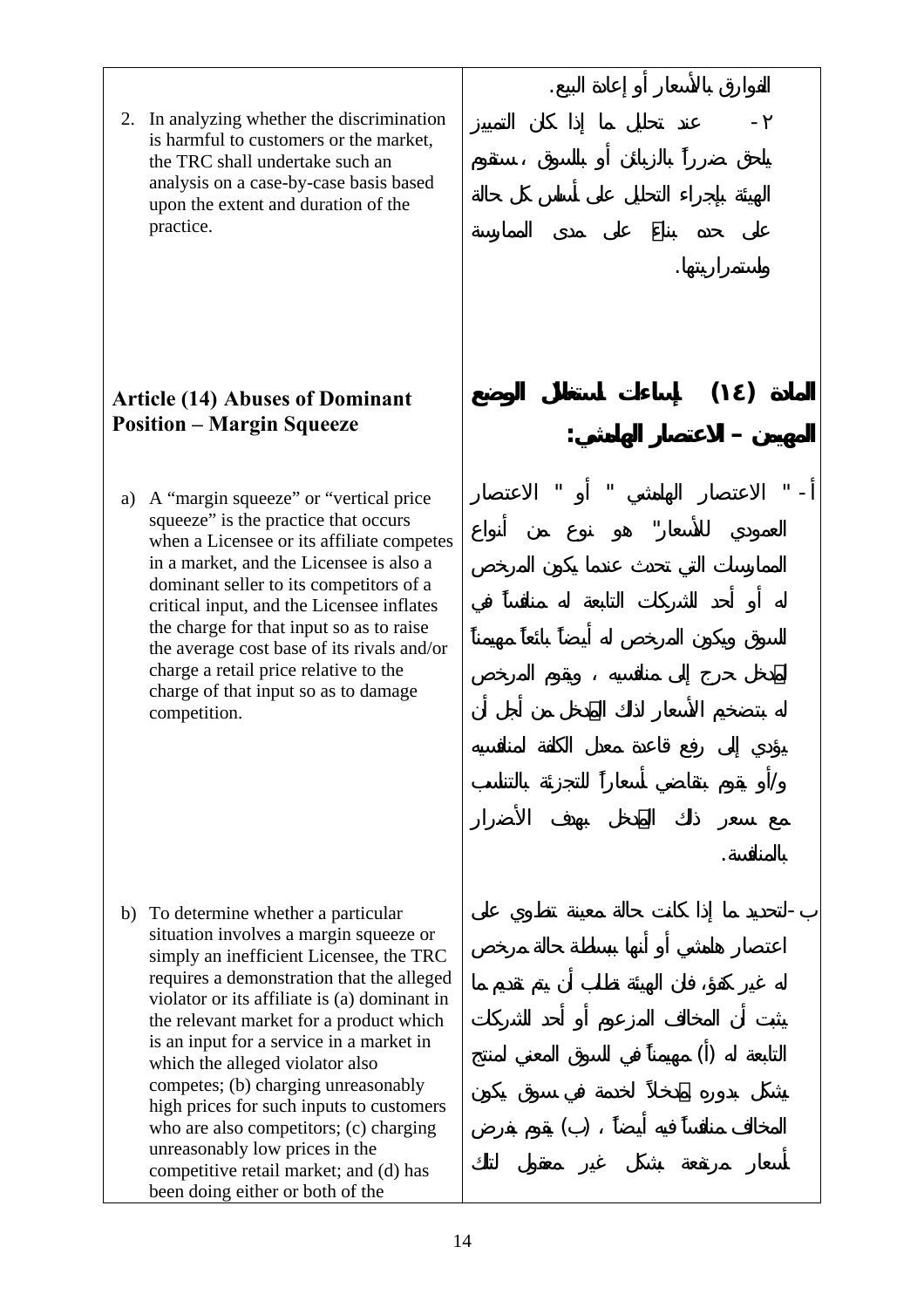practices described in (b) or (c) for a sufficiently long duration to damage competition. In addition, the TRC requires a demonstration that a competitor is: (i) buying important inputs from its dominant Licensee rival at prices that exceed reasonable levels, thereby inflating its costs; (ii) unable to find or purchase inputs from other sources at lower prices; and (iii) reasonably efficient, with a cost structure that would reasonably allow it to survive in the market in the absence of the dominant provider's allegedly abusive practice.

c) In determining whether a margin squeeze exists, the TRC shall apply an imputation test that compares the retail price of a dominant firm for a particular service to the sum of its price for the wholesale service and the incremental costs of providing the retail service (such as marketing, billing and collection). The TRC, however, may exempt certain regulated services from the imputation test where application of the test would otherwise conflict with existing dominant Licensee regulations, license conditions or specific articulated policy goals.

d) For purposes of applying the imputation test, the TRC may require the Licensee that is the subject of a margin squeeze



 $()$ 

طويلة تكفي للإضرار بال نافسة . وبالإضافة

 $()$  :

المهيمن.

للسياسة.

 $\begin{pmatrix} 1 & 1 & 1 & 1 \end{pmatrix}$ 

- في ياق تحديد مدى وجود الاع ار

والتزايد في أكلاف تقديم خدمة التجزئة (مثل

 $\left($ 

- لغ يات تطبيق ختبار لتسبب يجوز للهيئة أن

 $\begin{pmatrix} 1 & 1 & 1 \end{pmatrix}$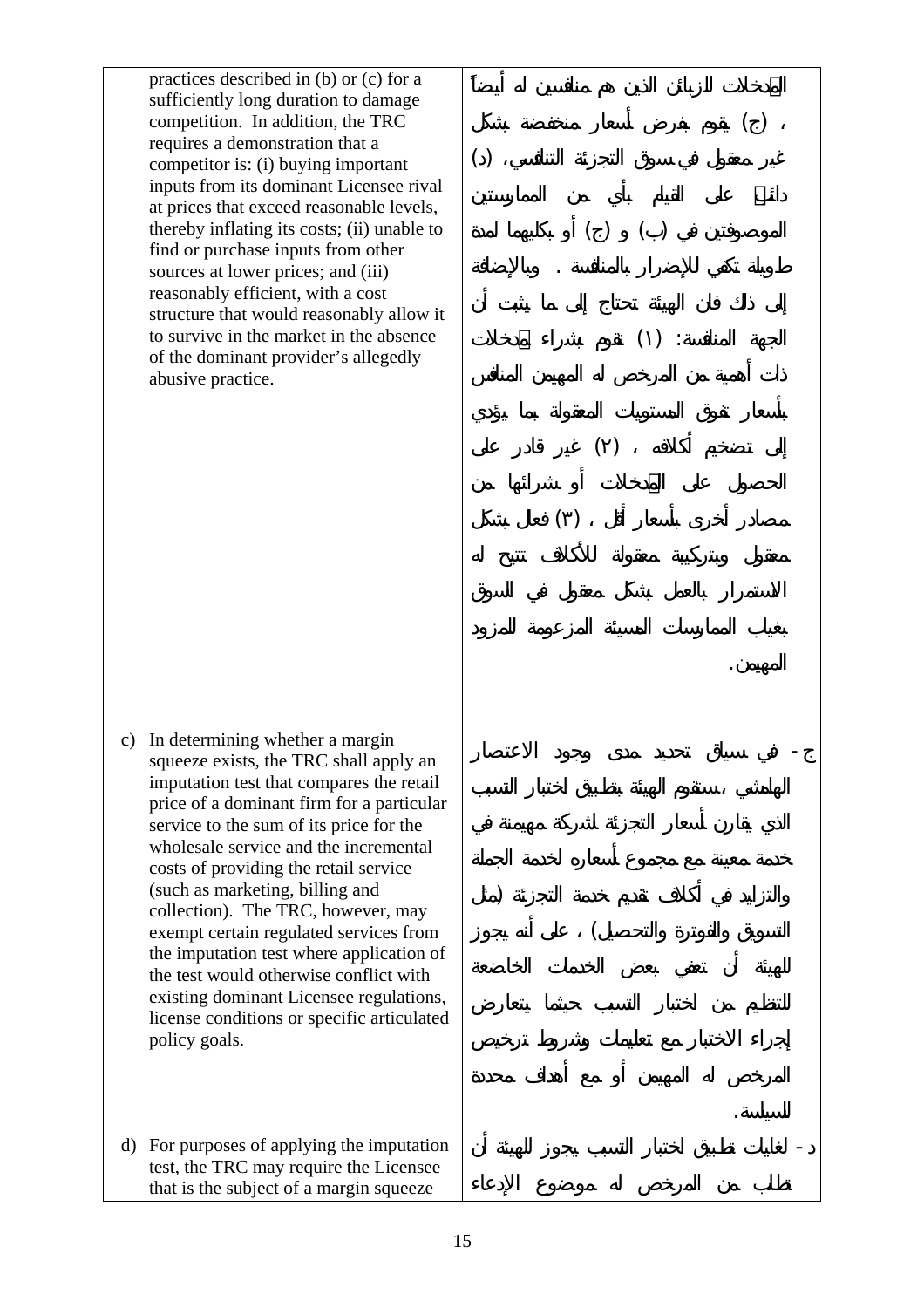allegation to submit internal cost information to the TRC, with the confidentiality of the information protected in accordance with the terms of its License and the Rulemaking Instructions. Any failure by a Licensee to submit such requested cost information may result in a presumption of abuse of dominance against the Licensee.

## **Article (15) Abuses of Dominant Position – Excessively Long-Term Contracts**

- a) An "excessively long-term contract" shall mean an agreement, whether wholesale or retail, for the supply of products and services by a dominant Licensee that is of sufficient duration that it has the objective of restraining competition.
- b) In determining whether an agreement is "excessively" long, the TRC shall consider the following non-exhaustive factors: (1) whether the alleged violator is dominant in the relevant market, (2) the impact of the contract on competition in that segment of the market, (3) the economic characteristics of the subject products or services, (4) the availability of shorter-term contracts for the same products or services, (5) any economic rationale for the length of such contracts, and (6) the cost of shortterm contracts in relation to longer-term contracts.

لاستغلال وضعه المهيمن. **المادة (١٥) إساءات استغلال الوضع المهيمن – العقود الانفرادية متط ولة الأجل:**   $-$  "  $-$  "  $-$  "  $-$  "  $-$  "  $-$  "  $-$  "  $-$  "  $-$  "  $-$  "  $-$  "  $-$  "  $-$  "  $-$  "  $-$  "  $-$  "  $-$  "  $-$  "  $-$  "  $-$  "  $-$  "  $-$  "  $-$  "  $-$  "  $-$  "  $-$  "  $-$  "  $-$  "  $-$  "  $-$  "  $-$  "  $-$  "  $-$  "  $-$  "  $-$  "  $-$  "  $-$  " كافية من الطول هدفها الحد من المنافسة. - سياق تحديد ما ذا كانت اتفاقية ما  $()$ :  $\begin{pmatrix} 1 & 1 & 1 \end{pmatrix}$  $\left( \begin{array}{c} \cdot \end{array} \right)$  $\begin{pmatrix} 0 & 0 & 0 \\ 0 & 0 & 0 \\ 0 & 0 & 0 \\ 0 & 0 & 0 \\ 0 & 0 & 0 \\ 0 & 0 & 0 \\ 0 & 0 & 0 \\ 0 & 0 & 0 \\ 0 & 0 & 0 \\ 0 & 0 & 0 \\ 0 & 0 & 0 & 0 \\ 0 & 0 & 0 & 0 \\ 0 & 0 & 0 & 0 \\ 0 & 0 & 0 & 0 & 0 \\ 0 & 0 & 0 & 0 & 0 \\ 0 & 0 & 0 & 0 & 0 \\ 0 & 0 & 0 & 0 & 0 & 0 \\ 0 & 0 & 0 & 0 & 0 & 0 \\ 0 & 0 &$  $\begin{pmatrix} 1 & 1 & 1 & 1 \end{pmatrix}$  $\begin{pmatrix} 1 & 1 & 1 \\ 1 & 1 & 1 \end{pmatrix}$ ذات الأجل طول.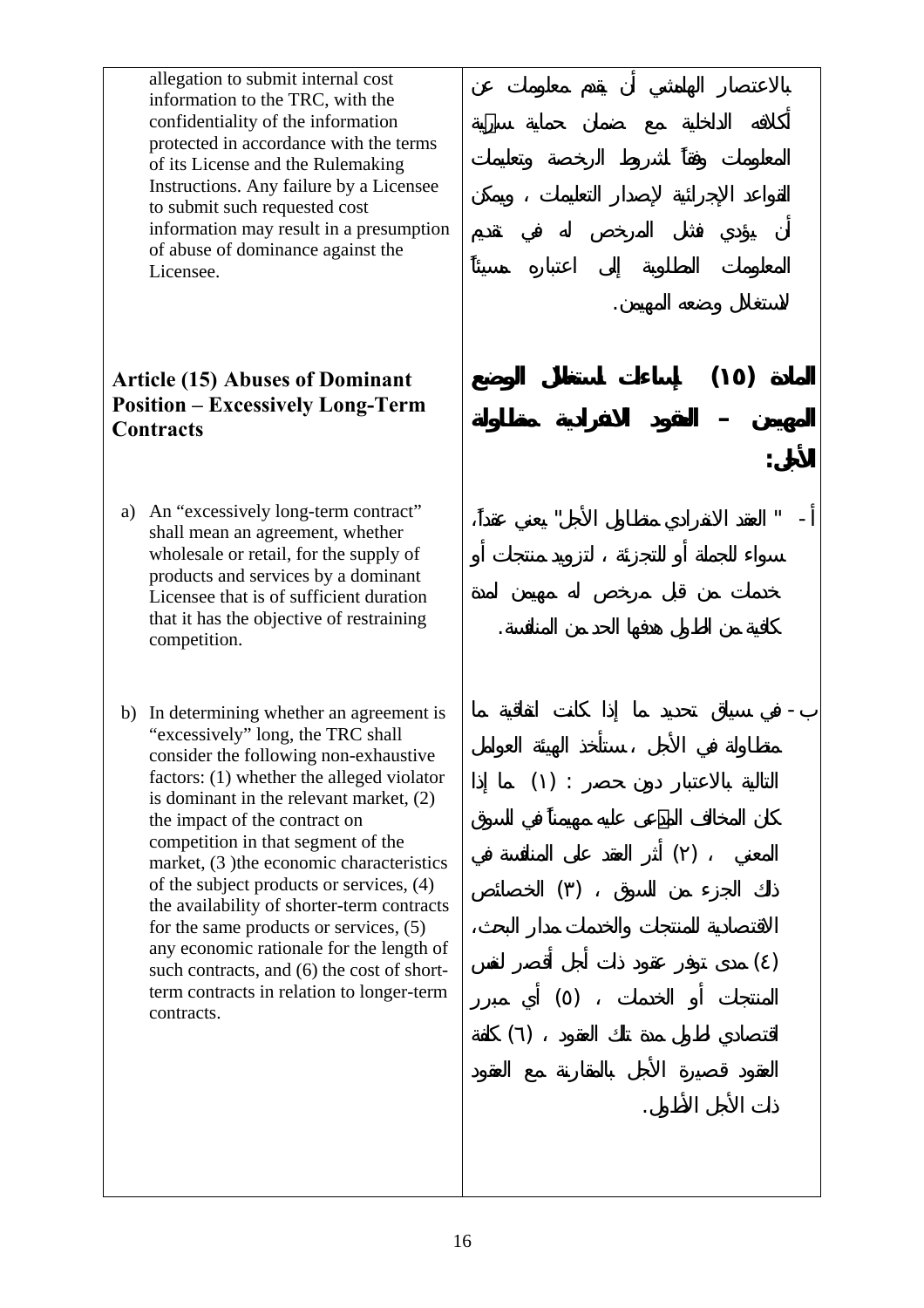#### **Article (16) Abuses of Dominant Position – Anti-Competitive Bundling and/or Tying**

- a) Anti-competitive "bundling" or "tying" is the practice that occurs when a dominant Licensee links the supply of one product or service to the supply of another product or service when the Licensee is dominant in the provision of at least one of the products or services, and there is a negative impact on competition in a relevant market.
- b) A bundling or tying arrangement is presumptively not harmful to competition where the bundled elements are available separately and are priced in a cost-based manner.
- c) When evaluating whether a bundling or tying arrangement is anti-competitive, the TRC shall consider the following factors: (1) whether the alleged violator is a dominant Licensee in the relevant market, (2) whether the Licensee is a dominant provider of at least one of the products or services at issue, which is denoted the "initial" or "base" product or service, or whether the alleged "initial" or "base" service is subject to competition, (3) whether the "tied" or "bundled" product or service faces competition, (4) whether the "initial" or "base" product is regulated or unregulated, (5) whether the second "tied" or "bundled" product is regulated or unregulated, (6) whether (in the case of wholesale services) separate wholesale services are bundled such that some wholesale services for which the Licensee is dominant are available only

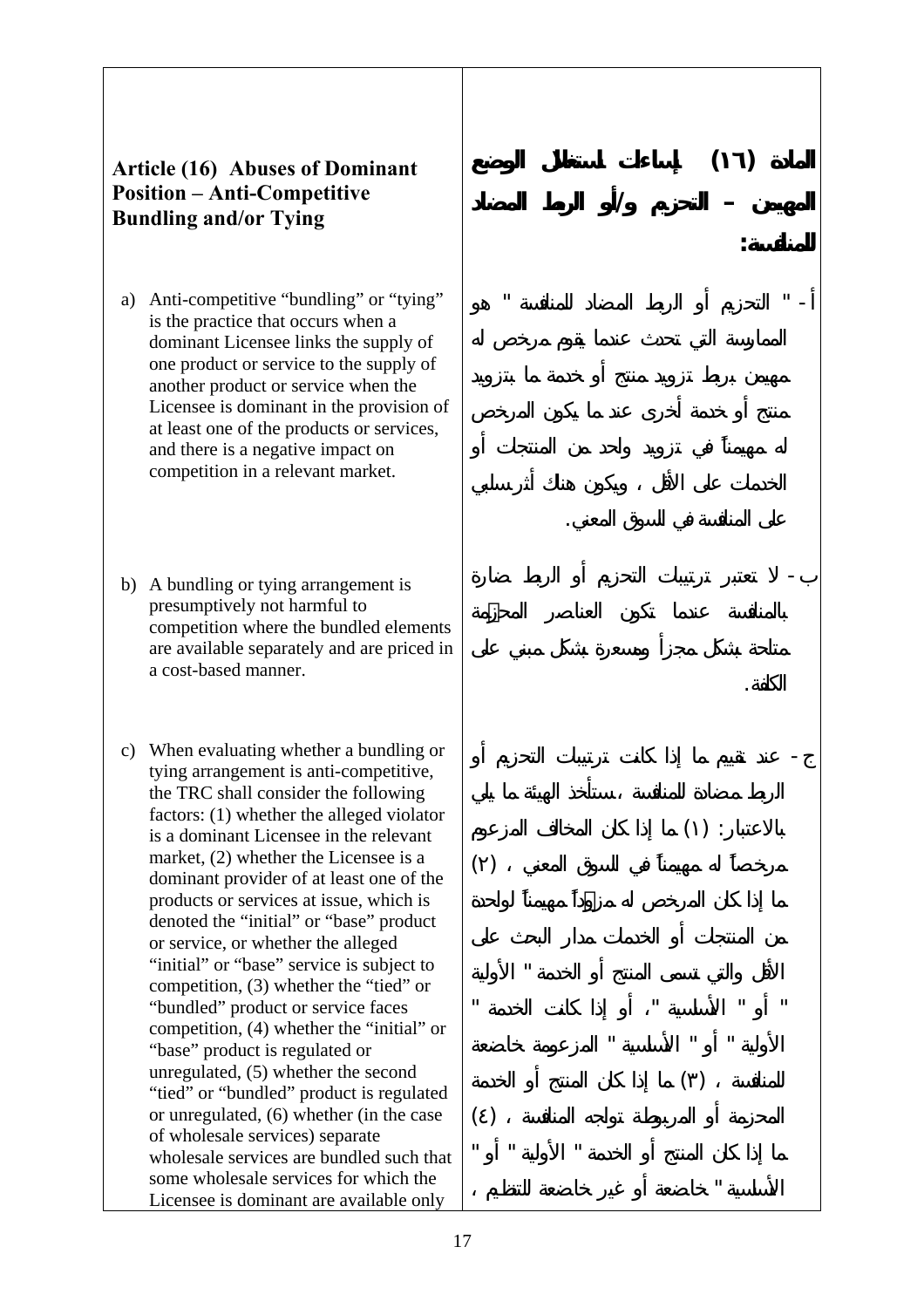with other services that could be supplied by a competing Licensee, and (7) whether there are any economies of scope that should be considered.

#### **Article (17) Abuses of Dominant Position – Anti-Competitive Exclusionary Practices**

- a) An "anti-competitive exclusionary practice" is a practice by a dominant Licensee designed to prevent competitors or potential competitors from entering a market or, if they have already entered the market, from increasing or maintaining their output.
- b) A dominant Licensee shall not engage in a "refusal to deal," examples of which include: (1) unilateral refusal to deal with another party in order to create or maintain the Licensee's dominance in a relevant market, and (2) a concerted refusal to deal, meaning a decision made by the dominant Licensee jointly with one or more Persons not to deal with a third party, with the effect of limiting competition from the third party.

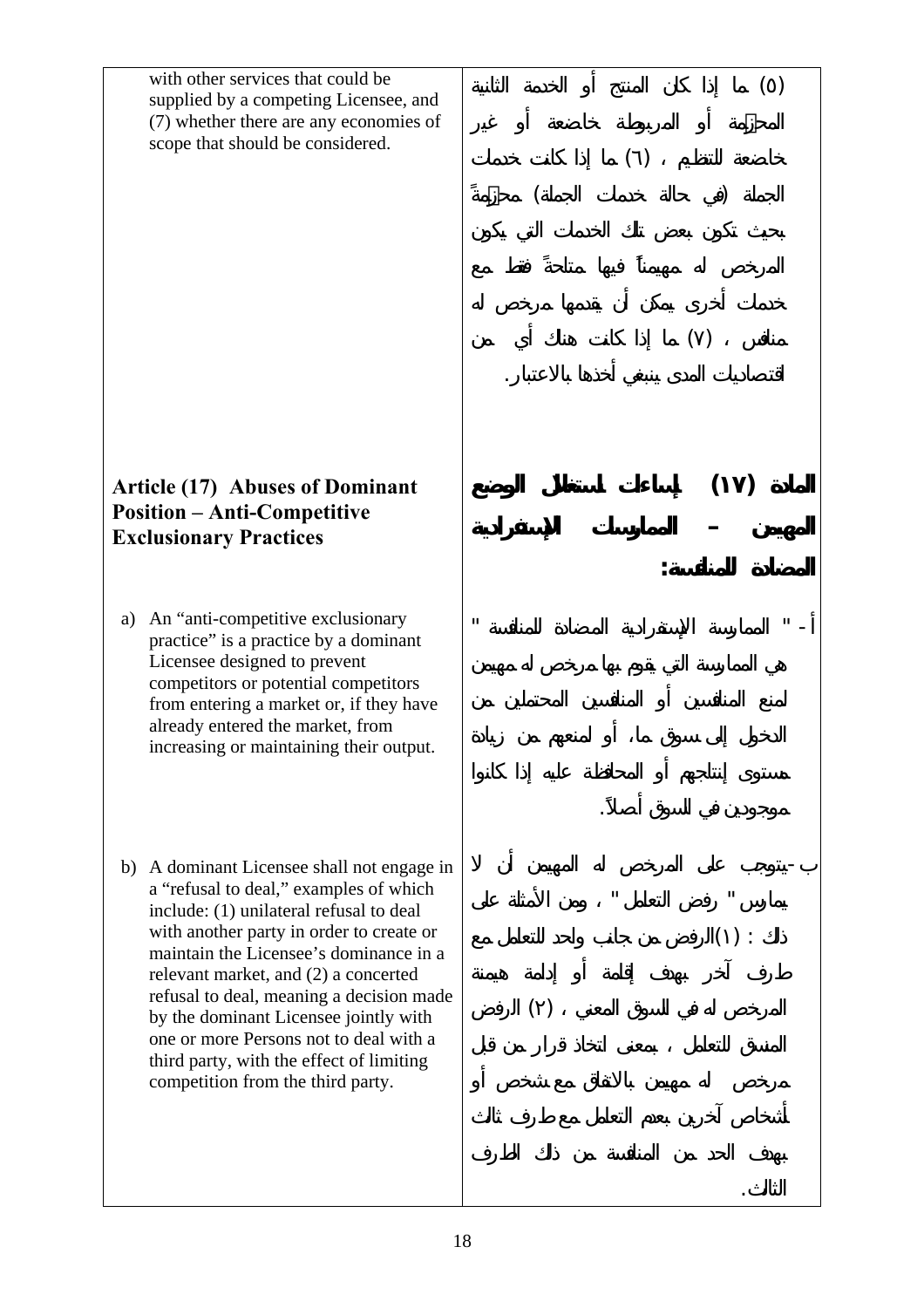c) In assessing whether a particular refusal to deal is anti-competitive, the TRC shall consider, on a case-by-case basis, the relationship between the dominant Licensee that those seeking supply, sharing or other dealings with the dominant Licensee, whether the agreement is unduly biased in favor of the dominant Licensee, and whether there are any objective reasons for such a bias.

- في سياق تقييم ما ذا كان " رفض تعامل "

أسباب موضوعية لمث لك الإ حياز.

**المادة (١٨) إساءات استغلال الوضع**

**المهيمن – لت مل الانفرادي المضاد**

 $-$  "  $-$  "  $-$  "  $-$  "  $-$  "  $-$ 

السعر بشكل يؤثر سلبي على المنافسة.

- في سياق تحليل ما ذا كان تعامل انفرادي

في كل حالة على حده العوامل التالية:

( ) العلاقة بين لمرخص له المهيمن وأولئك

**للمنافسة:** 

#### **Article (18) Abuses of Dominant Position – Anti-Competitive Exclusive Dealing**

- a) "Anti-competitive exclusive dealing" is defined as any form of vertical integration by contract or agreement under which a buyer agrees to purchase all of its needs for a particular product or service from the seller and not to consider dealing with other potential suppliers, when such an arrangement involves a dominant Licensee and another unaffiliated Licensee and restrains trade or contains restrictions on production, use, or price that have negative effects on competition.
- b) In analyzing whether a particular exclusive dealing arrangement is anticompetitive, the TRC shall consider, on a case-by-case basis, the following factors: (1) the relationship between the dominant Licensee and those seeking or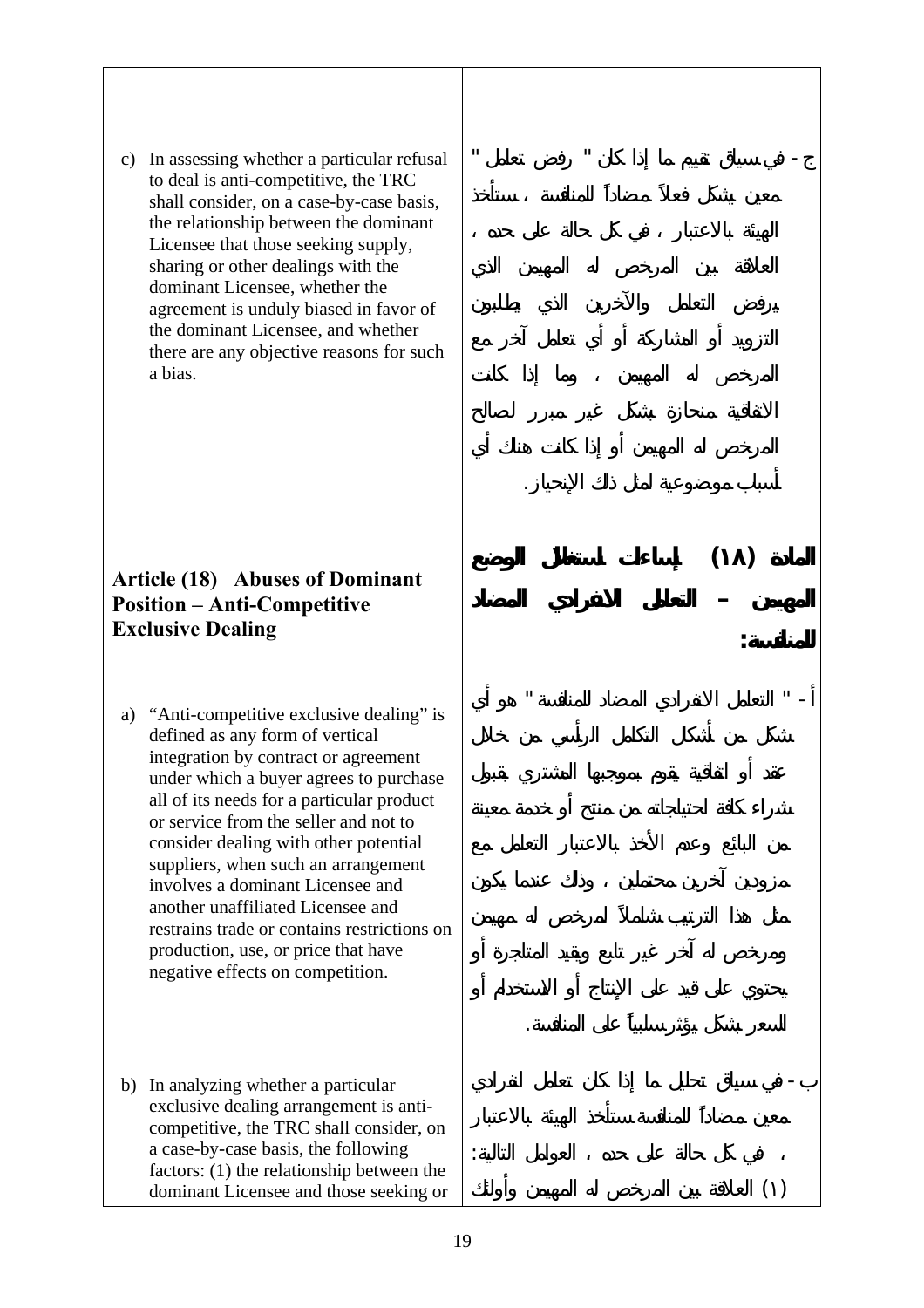engaged in exclusive arrangements with the dominant Licensee, (2) whether the exclusive arrangement is unduly biased in favor of the dominant Licensee, (3) whether the arrangement blocks other qualified participants in the market, (4) whether there are objective reasons for the exclusive arrangement, and (5) the overall impact of the exclusive arrangement on competition in the relevant market.

#### **Article (19) Collusion**

a) "Collusion" is defined as the coordinated actions of two or more Licensees, who would normally be competitors, to exert influence on the market with the objective or effect of fixing prices or otherwise restraining competition, that can be either: (1) "explicit collusion" or a "cartel," where two or more independent Licensees explicitly agree to act in combination, conspiracy, cooperation or concert to pursue a common strategy, or (2) "tacit collusion," where competitors have not explicitly or formally agreed to act in concert but consciously behave in parallel ways.

b) "Price fixing agreements" are agreements between competitors (horizontal) or agreements between wholesale and retail providers (vertical) that directly or indirectly fix prices. Horizontal price fixing agreements shall presumptively constitute collusion, although the TRC shall review allegations on a case-by-case basis to determine if such agreements are anti-competitive. The TRC shall review

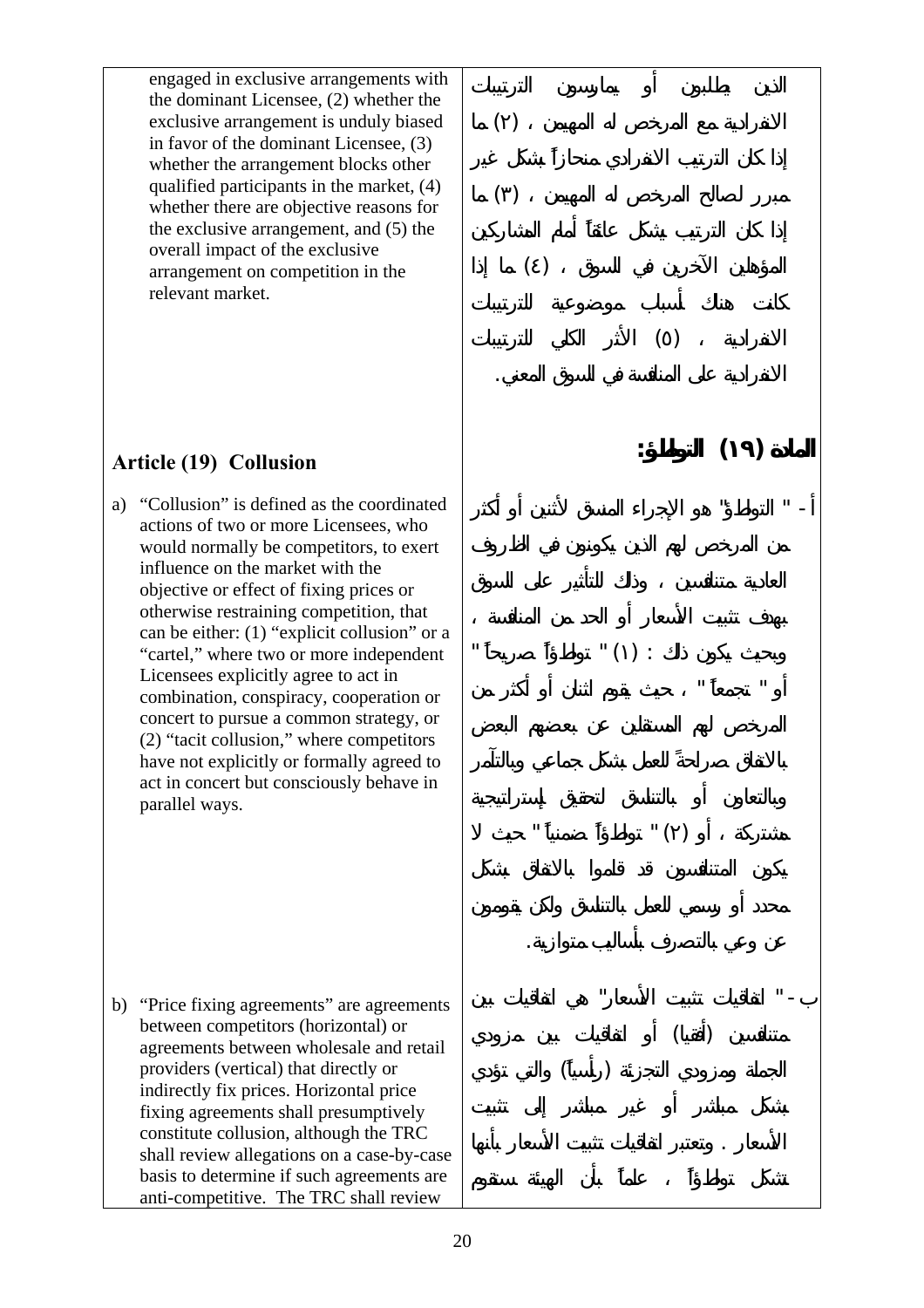|    | vertical price fixing agreements on a<br>case-by-case basis to determine if such<br>agreements are anti-competitive.                                                                                                                                                                                                                                                                                                    |     |        |     |     |  |
|----|-------------------------------------------------------------------------------------------------------------------------------------------------------------------------------------------------------------------------------------------------------------------------------------------------------------------------------------------------------------------------------------------------------------------------|-----|--------|-----|-----|--|
| c) | Because parallel pricing behavior alone is<br>not necessarily anti-competitive, the TRC<br>shall review allegations on a case-by-case<br>basis to determine if any particular<br>parallel pricing practice is anti-<br>competitive.                                                                                                                                                                                     |     |        |     |     |  |
|    | d) When evaluating whether particular<br>agreements are collusive and anti-<br>competitive, the TRC shall consider the<br>following factors: $(1)$ the number of<br>Persons who are party to the agreement,<br>(2) the relative degree of market<br>dominance of the parties, (3) whether<br>substitute technologies and/or products<br>exist outside of the agreement, $(4)$<br>whether the terms of the agreement are | ( ) | $()$ : |     |     |  |
|    | highly restrictive for one of the parties,<br>(5) whether the terms of the agreement<br>are anti-competitive on their face, (6) the<br>duration of the agreement, $(7)$ the<br>economic rationale (if any) for the<br>agreement, and (8) the likely impact of<br>the agreement on competition in the<br>relevant market.                                                                                                |     |        | ( ) | ( ) |  |
|    |                                                                                                                                                                                                                                                                                                                                                                                                                         |     |        |     |     |  |
|    |                                                                                                                                                                                                                                                                                                                                                                                                                         |     |        |     |     |  |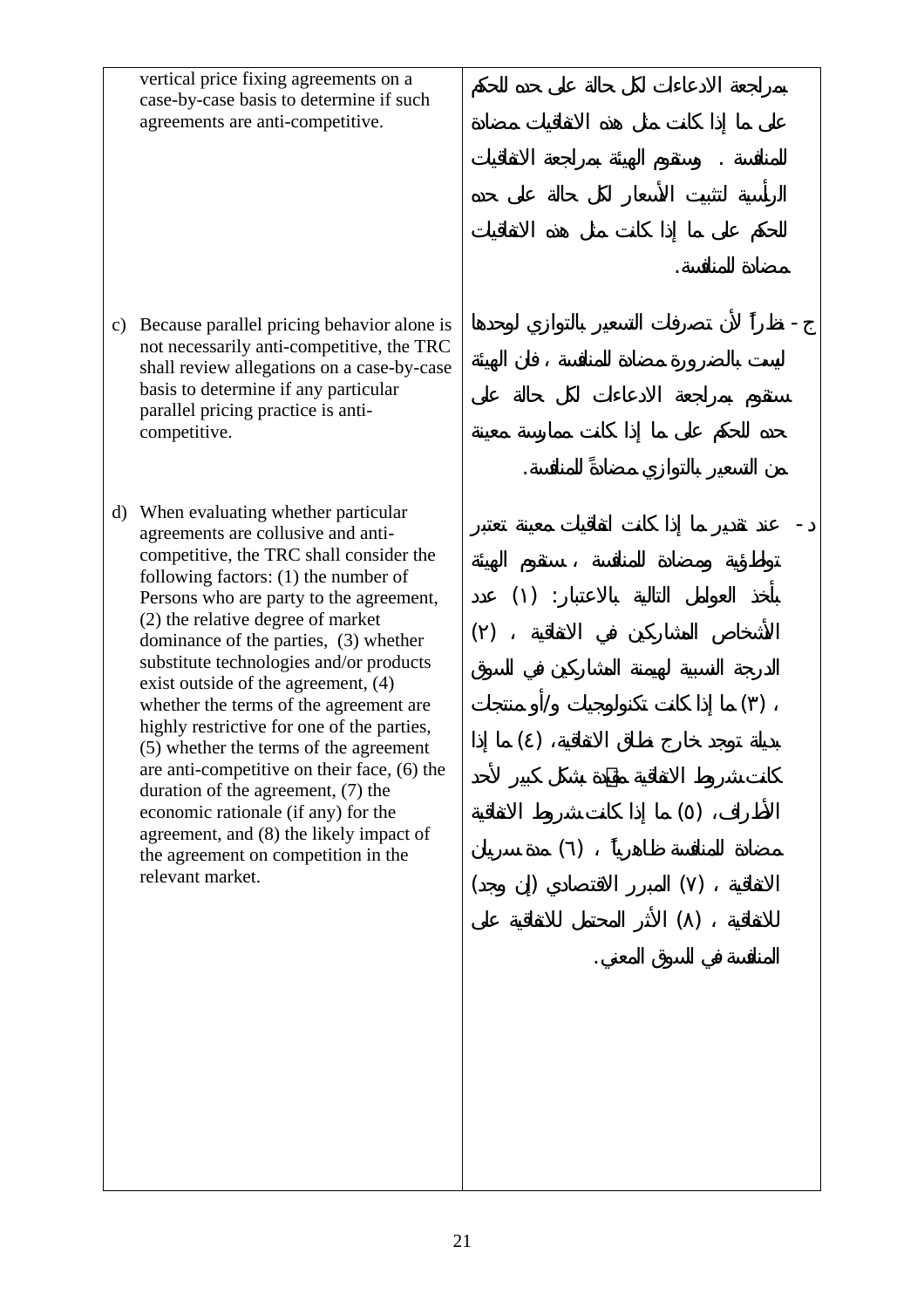#### **Article (20) Review of Acquisition or Transfer of Interests in Licenses for Anti-Competitive Effects**

- a) No Person shall be authorized to acquire or transfer, directly or indirectly, an interest in or Control of a License if the effect of such acquisition or transfer of an interest in or Control of a License is to lessen substantially competition or to tend to create a monopoly.
- b) In evaluating whether the prohibition of Article (20)A above shall bar a particular acquisition or transfer, the TRC shall consider the following non-exhaustive list of factors: (1) whether the transaction is between two Licensees in the same product and geographic market, (2) whether the transaction shall alter the proportional allocation of market shares held by Licensees in the relevant market, (3) whether the resulting Licensee shall remain or become dominant in a relevant market, (4) whether the products or services provided by the resulting company are offered competitively by other providers in the market, (5) whether the transaction is likely to provide any public benefit, (6) whether competitors' property, licensing of technology, shared research and development or similar activities shall be negatively affected by the transaction, and (7) whether the proposed transaction shall result in the substantial lessening of competition in the relevant telecommunications market.

- في سياق تقييم ما ذا ان الحظر الوارد في  $(1)$ 

إنشاء حتكار.

 $()$  :

**المادة (٢٠) مراجعة التملك أو تحويل**

**الآثار المضادة للمن فسة:** 

- يجوز لأي شخص أن أو

 $\begin{pmatrix} 1 & 1 & 1 \\ 0 & 0 & 0 \\ 0 & 0 & 0 \\ 0 & 0 & 0 \\ 0 & 0 & 0 \\ 0 & 0 & 0 \\ 0 & 0 & 0 \\ 0 & 0 & 0 \\ 0 & 0 & 0 \\ 0 & 0 & 0 \\ 0 & 0 & 0 & 0 \\ 0 & 0 & 0 & 0 \\ 0 & 0 & 0 & 0 \\ 0 & 0 & 0 & 0 & 0 \\ 0 & 0 & 0 & 0 & 0 \\ 0 & 0 & 0 & 0 & 0 \\ 0 & 0 & 0 & 0 & 0 & 0 \\ 0 & 0 & 0 & 0 & 0 & 0 \\ 0 & 0 &$ 

 $\begin{pmatrix} 1 & 0 & 0 \\ 0 & 0 & 0 \\ 0 & 0 & 0 \\ 0 & 0 & 0 \\ 0 & 0 & 0 \\ 0 & 0 & 0 \\ 0 & 0 & 0 \\ 0 & 0 & 0 \\ 0 & 0 & 0 \\ 0 & 0 & 0 \\ 0 & 0 & 0 & 0 \\ 0 & 0 & 0 & 0 \\ 0 & 0 & 0 & 0 \\ 0 & 0 & 0 & 0 & 0 \\ 0 & 0 & 0 & 0 & 0 \\ 0 & 0 & 0 & 0 & 0 \\ 0 & 0 & 0 & 0 & 0 & 0 \\ 0 & 0 & 0 & 0 & 0 & 0 \\ 0 & 0 &$ ( ) ما ذا كانت المنتجات أو الخدمات التي

( ) ما ذا كانت العملية يمكن أن تقدم أي

 $\begin{pmatrix} 1 & 0 & 0 \\ 0 & 0 & 0 \\ 0 & 0 & 0 \\ 0 & 0 & 0 \\ 0 & 0 & 0 \\ 0 & 0 & 0 \\ 0 & 0 & 0 \\ 0 & 0 & 0 \\ 0 & 0 & 0 & 0 \\ 0 & 0 & 0 & 0 \\ 0 & 0 & 0 & 0 \\ 0 & 0 & 0 & 0 \\ 0 & 0 & 0 & 0 & 0 \\ 0 & 0 & 0 & 0 & 0 \\ 0 & 0 & 0 & 0 & 0 & 0 \\ 0 & 0 & 0 & 0 & 0 & 0 \\ 0 & 0 & 0 & 0 & 0 & 0 \\ 0 & 0 & 0 &$ 

 $( \ )$ 

22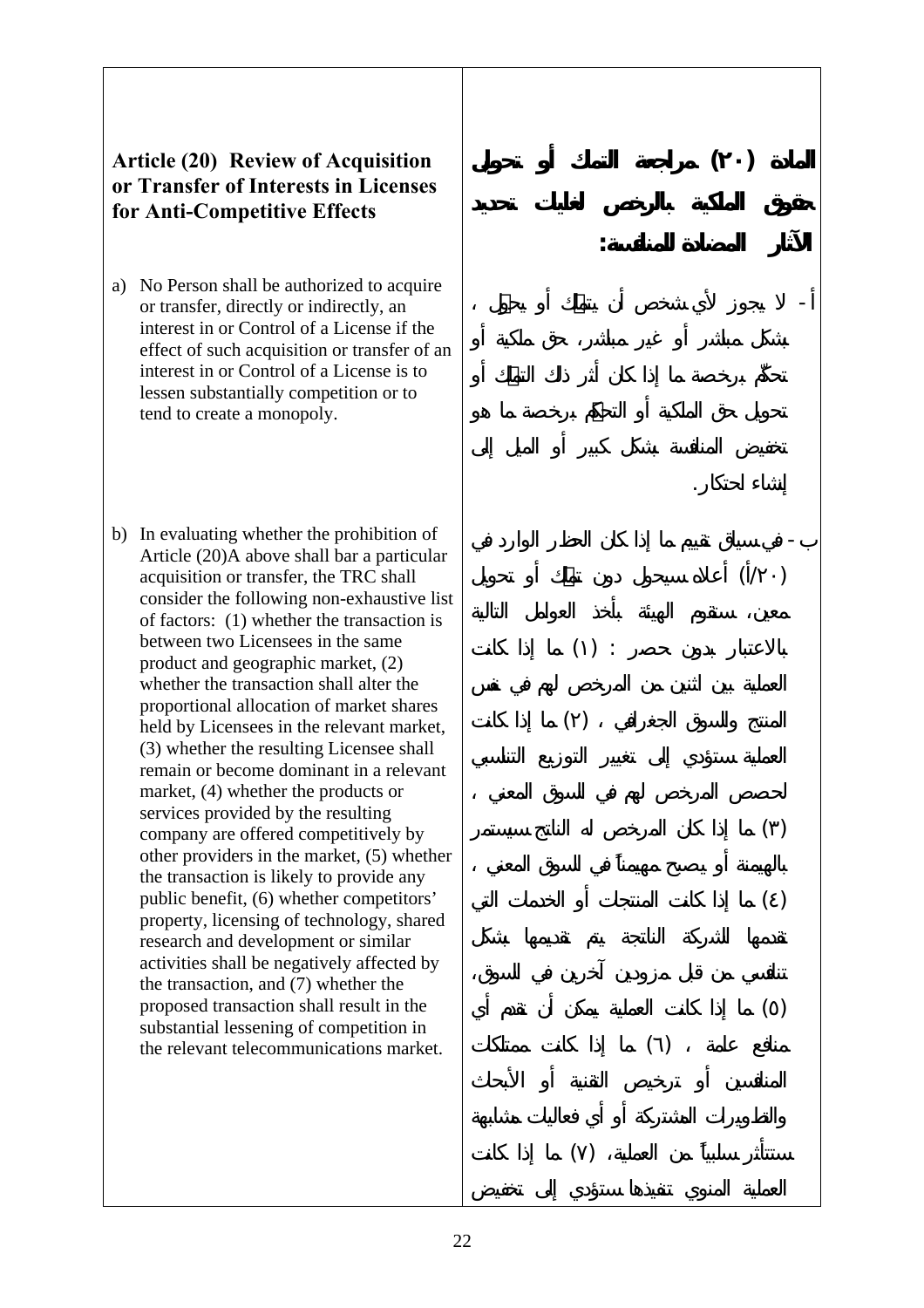#### **Article (21) Review of Acquisition or Transfer of Interests in Licenses and Licensees – Process**

- a) All changes of Control of the Licensee shall require the prior written approval of the TRC. All assignments or transfers of a License shall require the prior written approval of the TRC.
- b) If a Person seeks to acquire, directly or indirectly, an interest in or Control of a License such that it shall hold a total of at least 10% ownership or Control of a Licensee, measured by ownership of voting securities or value of equity ownership, or Control of the affected Licensee, the parties to the transaction shall be required to file jointly a notification of the transaction with the TRC prior to the transaction's consummation. The notification must include at a minimum the identities, addresses, and contact information of the parties, a listing of the License (or Licenses) involved, detailed direct and indirect ownership information of the parties, factual details of the transaction sufficient to demonstrate whether Control of the License shall change, and a statement of the competitive and public interest effects of the transaction. If Control of the License, as defined in the terms of the License, shall change, the parties must disclose this in the notification. The TRC may require the parties to supply additional information in the notification.

 $\%$ 

المعني.

**الآلية:** 

**المادة (٢١) مراجع التملك أو تحويل**

**حقوق الملكية لرخص والمرخص لهم –**

- جميع التغييرات في السيطرة على لمرخص

تحتاج للموافقة الخطية مسبقة من لهيئ .

مباشر للحصول على حق ملكية في أو-

العملية . وإذا كانت السيطرة على الرخص